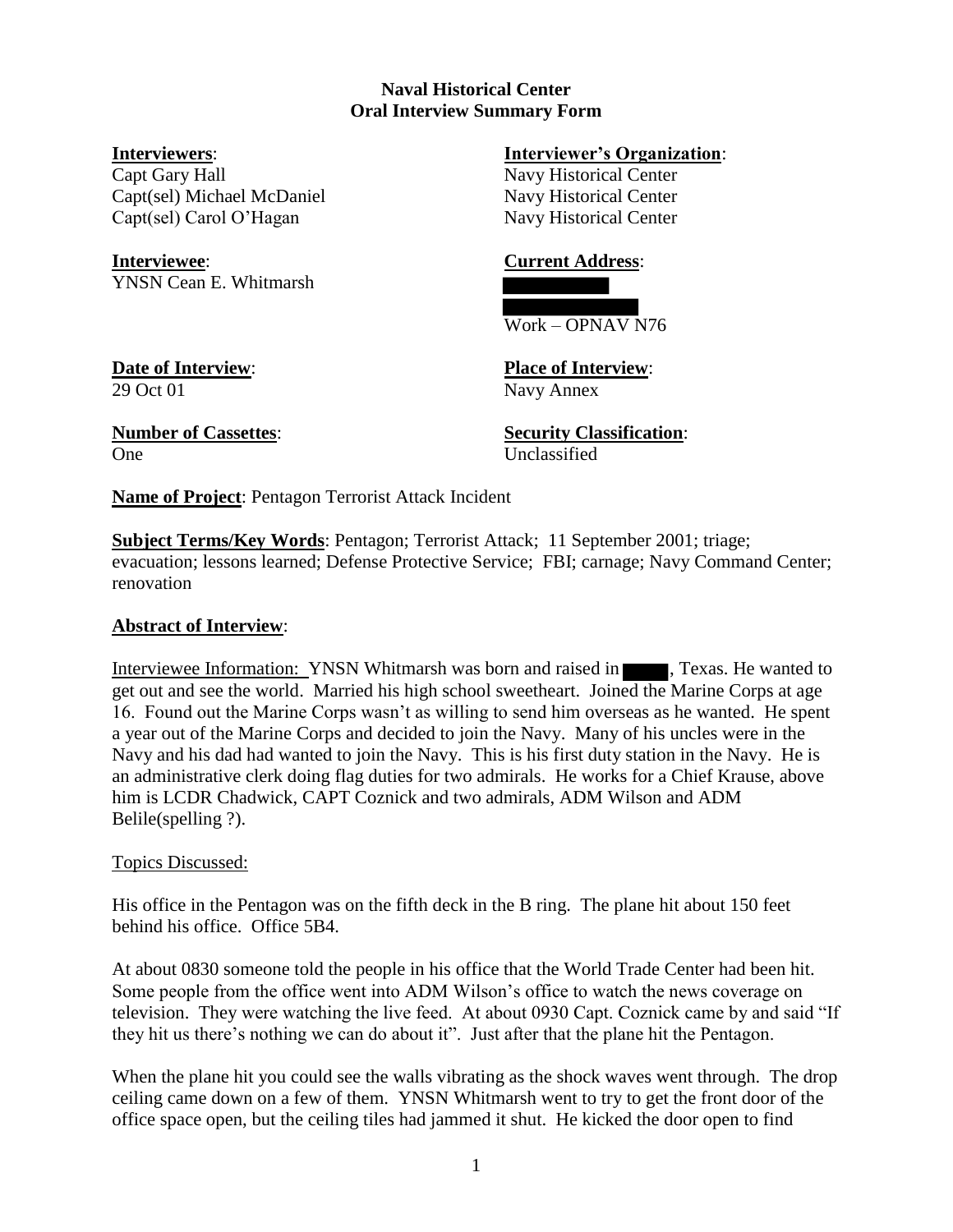smoke filling up the passageways on the other side. The metal fire doors started closing and people were getting trapped. YNSN jumped in front of one of the fire doors to hold it open so people could get by. Chief Krause told him they needed to go down the fire escape so he left the fire door and started that way. ADM Belile realized he left some things and they followed him back in to retrieve his things. They got the things and followed him back out. As they were going out the fire escape and walked out the bottom deck into A and B drive (between B and C rings) there was a chain link fence about 12 foot tall. There were two gaping holes with flames billowing out of the windows. The fence was locked. They got the fence open and they started running people out. YNSN was getting maintenance carts to evacuate people. The Chief was pulling people out of the rubble.

A LT came out on fire. YNSN put out the fire with his shirt. The LT also had a metal brace from the drop ceiling that had been blown into his back and wrapped around it. It was burning his skin so they needed to pull that off him. They got him to medical triage. There were people jumping out of the second deck. There were people bleeding and with smoke inhalation and burns. They were able to get ten or twelve people out.

There was no rank structure. They just knew they had to get everybody out. All military services were helping. They helped for about 4 hours until the EMT crews told them they could leave.

They set up a small command post to get everybody mustered – took about 2 hours. YNSN and Chief Krause then went over to Crystal City to try to start to set up an office. They keep their recall roster on one of the Pentagon's local server drivers so they were able to use that to contact everyone about when and where to report for work.

His whole command talked with the SPRINT team. He didn't want to do it at first but in retrospect he thinks it was a good thing.

Lessons Learned

Emergency lighting wouldn't have helped; the light would have bounced off the smoke.

Equipping the offices with CO2 masks, oxygen, etc. would be great but access to the offices might be limited. There also needs to be emergency stations outside. There need to be emergency stations in many locations. Everyone should have access to a fire mask.

Emergency fire damper doors were helpful in keeping the fire contained. The smoke got through the ventilation system. People got trapped behind the fire dampers. People didn't know that the fire dampers had emergency releases to open them.

Have more fire prevention training for all services. The first aid training and damage control training YNSN had just kicked in for him. Army and Air Force personnel were standing around unsure of what to do.

People risking their own necks to save others were a big reason more people were not killed. The fire prevention training and damage control training Navy people have helped them to take appropriate action.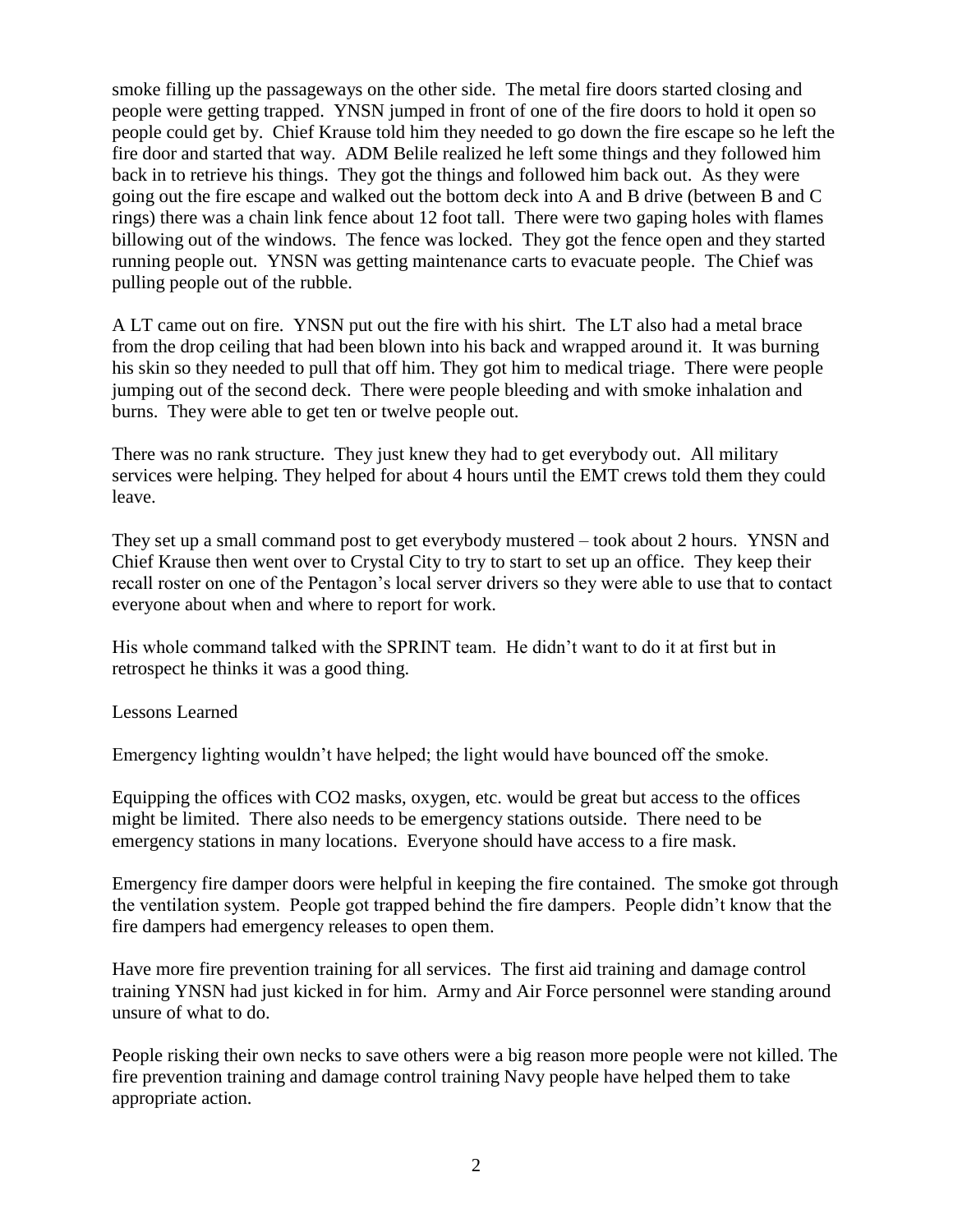Many civilians didn't know what to do. It would be better if civilians had to go through some type of emergency certification.

Leadership did not necessarily follow rank structure. Personal initiative enabled people to join up and groups and get things done.

Abstract by: CDR Carol O'Hagan 31 OCT 01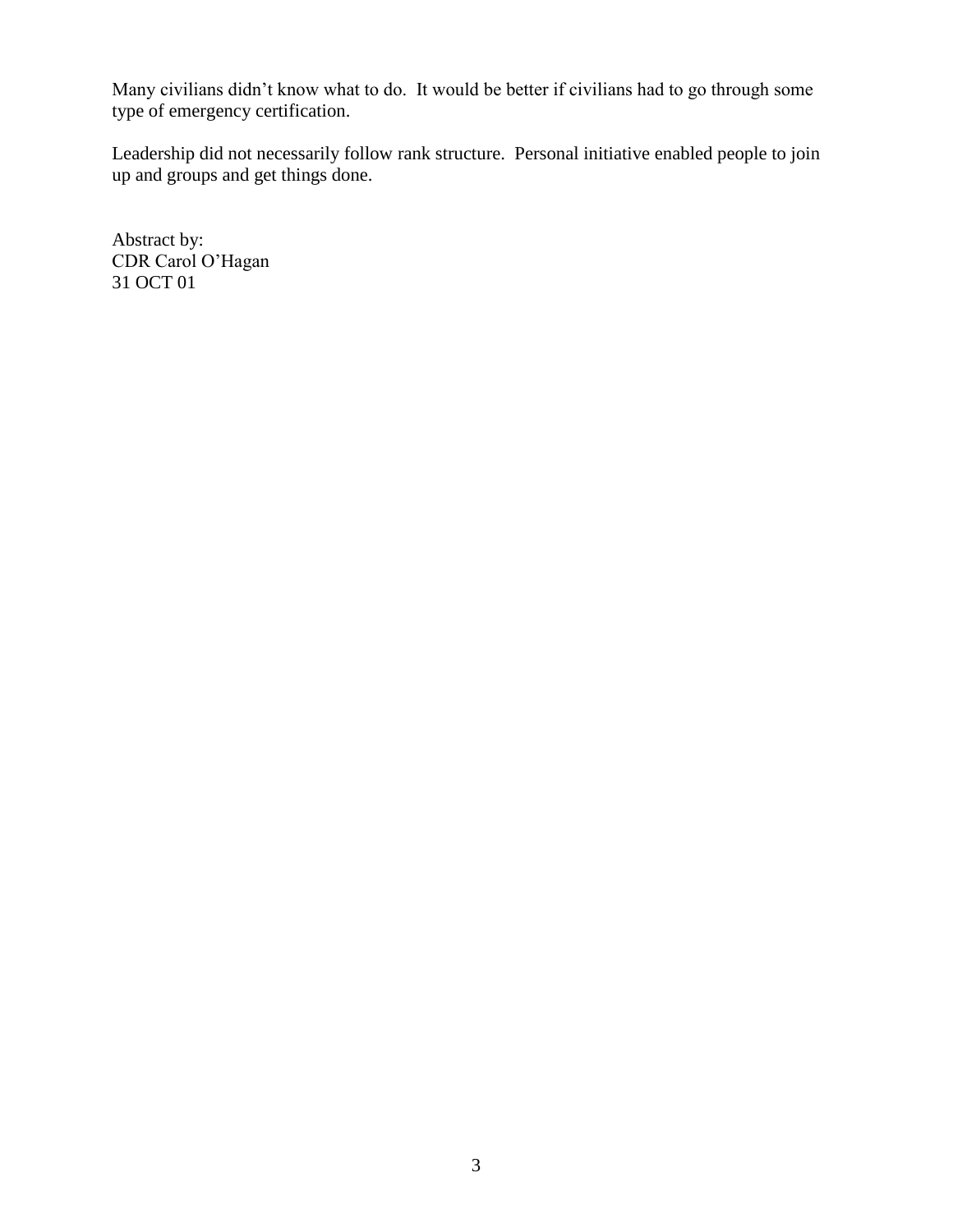## **Naval Historical Center Oral Interview Summary Form**

Capt Gary Hall Navy Historical Center Capt(sel) Michael McDaniel Navy Historical Center Capt(sel) Carol O'Hagan Navy Historical Center

**Interviewee**: **Current Address**: YNSN Cean E. Whitmarsh

**Interviewers**: **Interviewer's Organization**:



**Date of Interview**: **Place of Interview**: 29 Oct 01 Navy Annex

One Unclassified

**Number of Cassettes**: **Security Classification**:

**Name of Project**: Pentagon Terrorist Attack Incident

**Subject Terms/Key Words**: Pentagon Evacuation; Pentagon Rescue; Award; Terrorist Attack; 11 September 2001; Navy Command Center

## **Transcript of Interview**:

Interviewee Information: YNSN Whitmarsh was born and raised in **Texas.** He wanted to get out and see the world. Married his high school sweetheart. Joined the Marine Corps at age 16. Found out the Marine Corps wasn't as willing to send him overseas as he wanted. He spent a year out of the Marine Corps and decided to join the Navy. Many of his uncles were in the Navy and his dad had wanted to join the Navy. This is his first duty station in the Navy. He is an administrative clerk doing flag duties for two admirals. He works for a Chief Krause, above him is LCDR Chadwick, CAPT Coznick and two admirals, ADM Wilson and ADM Balisle.

## Topics Discussed:

Q. (03:09) What's a typical day for you in the office?

A. Typical day starts about 05:30 and we get in and normally have to set up shop and get

everything, you know, all the daily taskings done, prior to the Admirals coming in. Then once

the Admirals come in it's whatever happens happens, so. I mean we have a set schedule that we

do, you know. The schedule goes out the day before but nine times out of ten that's not the way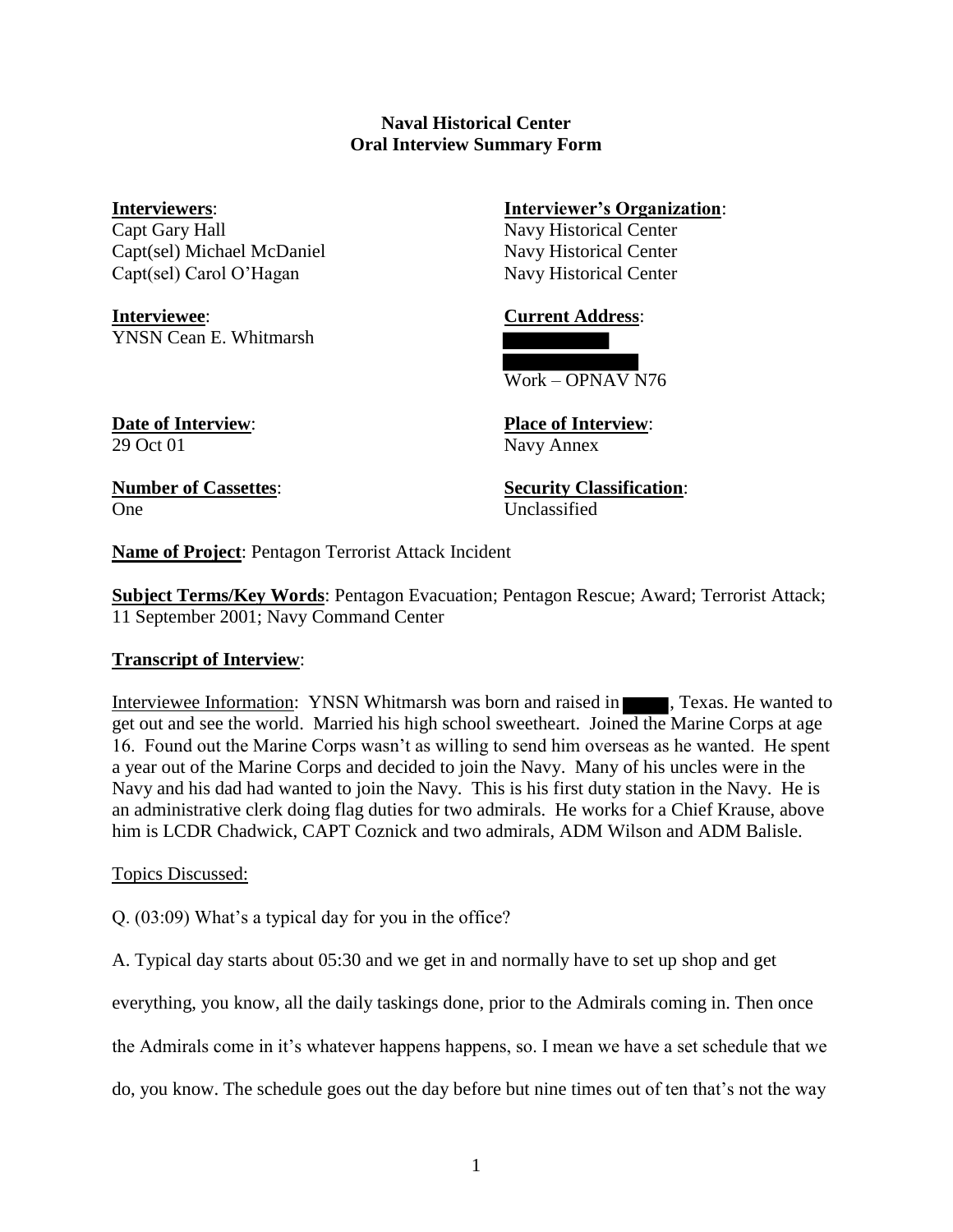it's going to happen. Something happens in budget, or you know, there's a crisis with a program or something that somebody needs to be at, so everything gets rearranged.

Q. (03:38) What are the high points of your job?

A. My personal high points, I work with a great staff. I've got amazing people that I work for. My Chief is just an outstanding person. My Captain he's just, he's a go-getter. He's always on the move, you know. There before anybody else. There after everybody else is gone. I mean amazing people. I work, being able to work in DC and being able to work in the Pentagon and see things on this side is a great thing.

Being—going from Fleet Marine Corps to OPNAV staff, and I'm about to go back out into the fleet again. Kind of get more of a well-rounded experience.

Q. (04:22) What are some of the hardest things about your, just your job and this environment? A. Being from the town that I'm in and how friendly people are in Texas and things like that and coming up here to DC is just a real culture shock. People up here just really selfish and it just bothers me so bad, sir. I mean there are interactions with people, normally you know, you're on the phone and people are cordial and nice and it's when you start getting face-to-face that people start getting belligerent and you just have to keep your calm and keep going.

Q. (04:59) Tell us about the morning of the  $11<sup>th</sup>$  of September 2001. Just kind of walk us through that day, from getting up to what the routine of that day was.

A. That day I had to open, which means I had to be at the Pentagon at 05:30 and –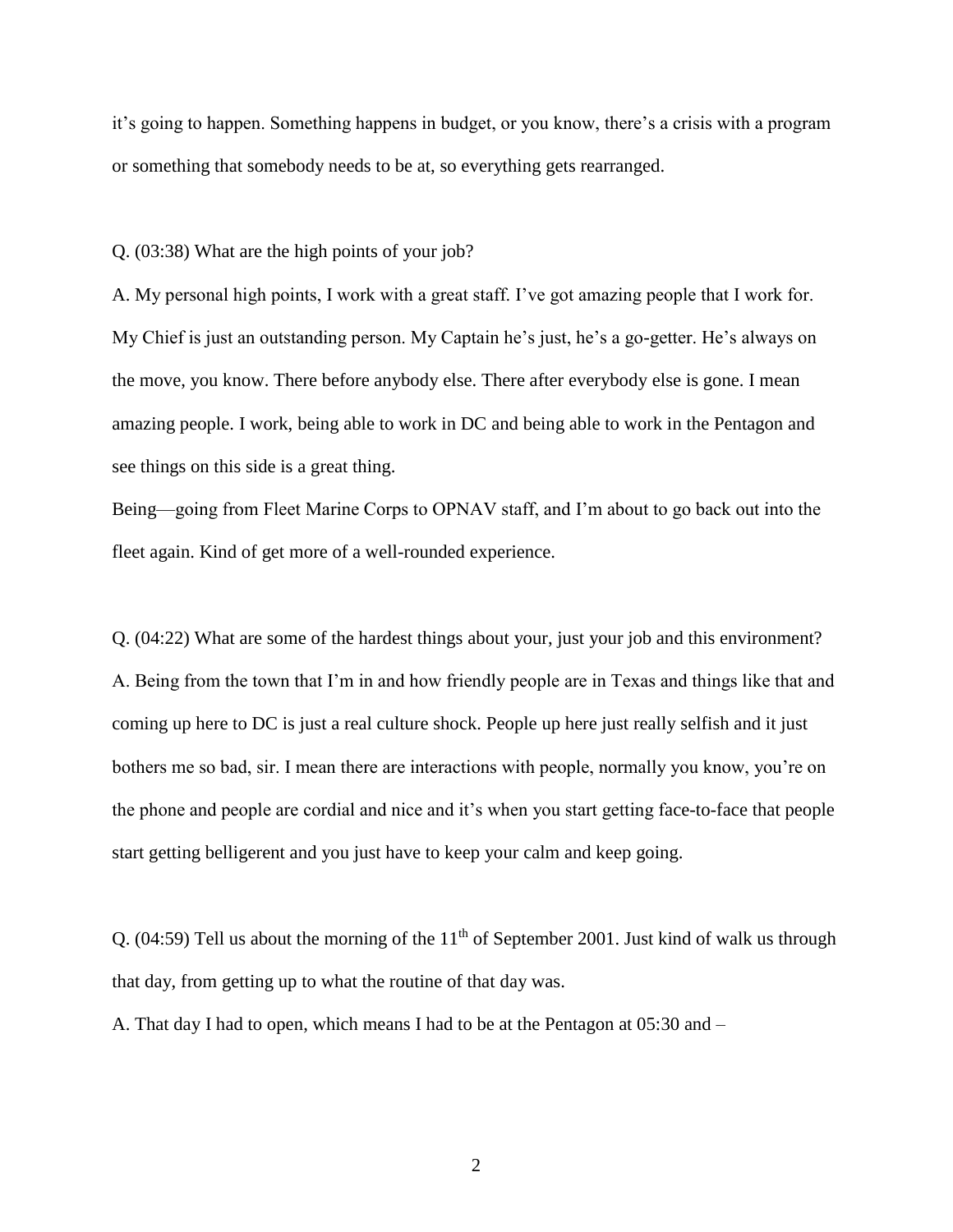Q. (05:12) Excuse me for interrupting. Could you tell us where your office was, what, put it in the –

A. Yes, it's on the fifth deck, top level in the B ring, which is basically where the plane actually hit. It came through the C ring. On the last stop it hit the C ring and our office is on the next ring, top deck. It hit about a hundred to a hundred and fifty feet behind us. So, it was pretty close.

## Q. (05:36) 5B what?

A. 5B453, sir. And I got up that morning expecting a normal day at work. Got in and I guess it was probably about 8:30 quarter to nine that we started watching—somebody came in and said the World Trade Centers had been hit and we started the live feed in the Admiral's office on cable boxes.

Q. (06:00) And who all was in the office that morning?

A. At that time when we started watching it, it was myself WM1 Turner who's Admiral Wilson's flag writer. Anita Gardner who's Admiral Balisle's personal secretary. Bert Dodin (phonetic) is one of the other personnel. He worked in Secretarial. And we were watching the live feed and checking everything out. Then Chief showed up. I guess this was probably about nine, ninethirty, no, about five after nine and then about nine thirty CAPT Kosnik came in and said, "You know," he walked around the front of the desk. That was weird, he walked around the front of the desk, and he said, "You know, if they come and hit us, we're not going to be able to do shit about it." He just walked off and as soon as he walked off the plane hit. We were just, "All right, look, CAPT stay away from us."

(everyone chuckles)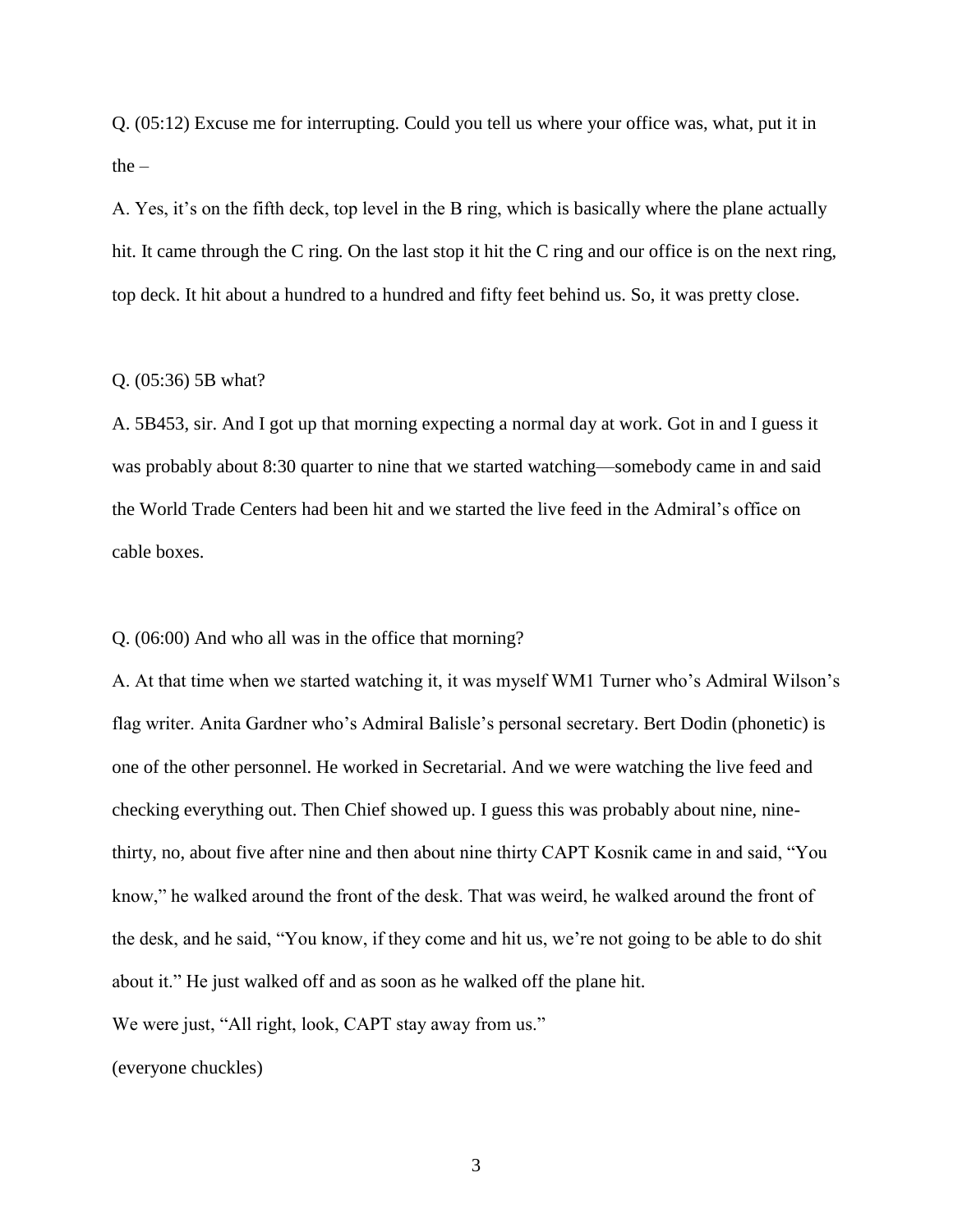But when the plane hit, basically I've been describing it when people ask me this, if you've ever seen the Movie "Matrix" when the helicopter hit the building and the reverb and the waves went into the building? That's basically what the Pentagon did. You could see the actual walls vibrating as the shock wave went through. The ceiling came down, the drop ceiling came down and it came down on a couple of us. We were standing like right by the door on the corridor, on the fourth corridor. Part of our office is right there.

Q. (07:19) Were you facing towards the impact, or -?

A. No, Sir, I was facing towards the center courtyard.

Q. (07:24) OK.

A. And when the ceiling came down one of the females I was was with, Bert, you know, she didn't panic. She was like, "Oh my God, what was that?" And then froze for a second, and then I went to the front door and tried to get the door ajar. It had been, the way the ceiling had come down basically jammed it shut. So people started coming back from our part of the, back in the back part of the office in the bay of the office and started coming towards the front door to get out and I had to kick the door through. Once I got the door through then there were other people in the corridor. Smoke had already filled the corridor and there's debris, parts, particleboard all over the place.

The way they've got the thing all set up now is they've just got the fire blocks that stop everywhere, there's a fire block that goes through and then it's just basically like a metal door, and it's on automatic set, and it started, it started closing and people started getting trapped behind that. I jumped in front of one of those and tried to hold it open.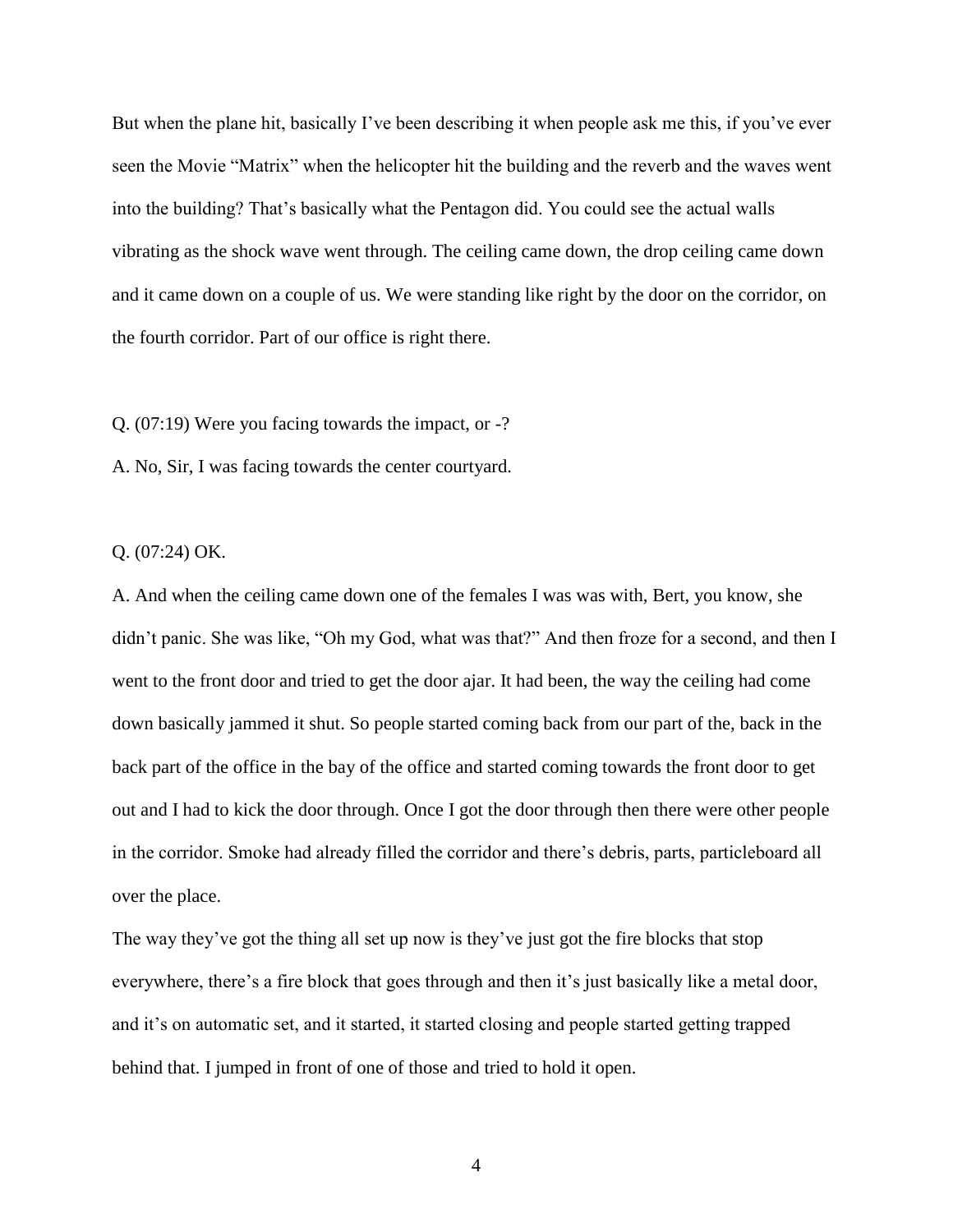And about the time people started passing him, my Chief was still inside our office space and he was yelling at me to come back the other way, because everybody else had turned around to go out the fire escape, once they see that the door was jammed.

So Chief and I made sure that everybody was out. We get to the back and then Admiral Balisle realized that he had left some stuff that he needed to have for work, so we followed him back in and he got his stuff and then we went back out. As we were going out, went down the fire escape to the bottom, the bottom deck. We walked out the bottom deck which comes out onto A and B drive, which is an open-air drive, and it's actually between the B & C rings.

So you come out the door. Not two feet to the left there's a chain link fence where they've been doing the remodeling, and it's probably a twelve foot tall fence, on, you know, from one wall to the other. And there's two gaping holes in the wall. Just massive holes, I'd say probably ten foot wide. There's flames billowing out of all the windows, and glass has been shattered where there'd actually been people that had been blown from their office space into the B ring, and bounced off the B ring walls. The fence was locked. Admiral Balisle started trying to, you know, orchestrate getting people into—get those personnel safe, and after about ten minutes we had to convince Admiral that he needed to get out of there in case of any secondary explosions or secondary attacks that he needed to be gone.

So we got him out and then Chief had told me to go find a pair of bolt cutters so I could get the chain cut on the fence. So I ran back into the building and tried to find a maintenance cart. I finally found a maintenance cart, I got back and the fence was open, and we got, once that fence got open, we started running people in and out and we had to go back in. There was CDR Perez and CAPT Croy run in leading fire teams and going into the building to get fire extinguishers. And I was going in to get carts for, to evacuate personnel that had been injured. Chief was, Chief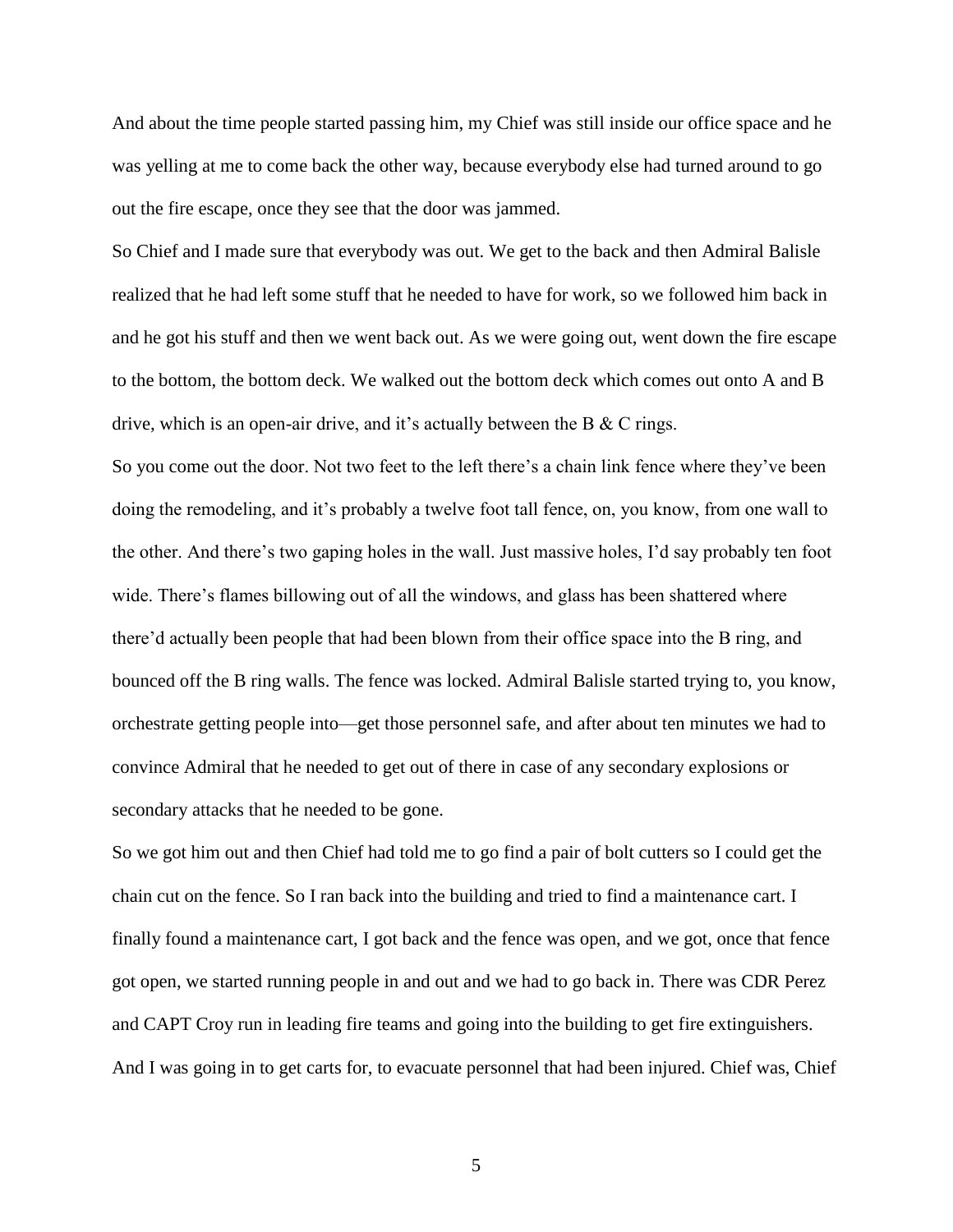was pulling people out of the rubble and he pulled out this one lady that had, her head had been gashed open. She was bleeding real severely from her head, and she basically had gone into shock. So he brought her out and set her down and that's when he started to get her treated. There was a Navy Lieutenant that came walking out that was on fire, and I lost my shirt, only part of my uniform that I didn't keep, because my shirt, and I had to take it off to put him out. He had like these drop ceilings, these metal braces that go in the drop ceilings he had one of those imbedded from his left shoulder all the way down into his right abs so we had to pull that out.

## Q. (11:19) Going through?

A. No, it was like, what happened was the impact had basically blown it into his back. It wasn't actually like it didn't go into the shoulder and out. It was like all wrapped around his back. And we had to pull that out, because he was still, I mean it was still burning and you could just hear the skin sizzle, and it was like either we let this stay in there and he's just gone forever, or we take it out, and just hope for the best. So we got it out, got his shirt off and then we got him to medical, in triage unit that they had set up in the courtyard.

And we came back and there was people that were jumping out of the second deck, and there was other personnel that was down, I think there were two Army 05s that jumped out of the second deck. There was six or ten Navy personnel down there that were using themselves as basically a cargo net for these people to jump so they wouldn't get injured. Everybody was either bleeding or smoke inhalation. There was—CAPT Kosnik was basically, CAPT Kosnik was orchestrating, you know, "all right, you go here, you go here." He was leading the whole thing. He won't take credit for it, but he was leading it all. He was just saying, "We've got to do this, we got to do that."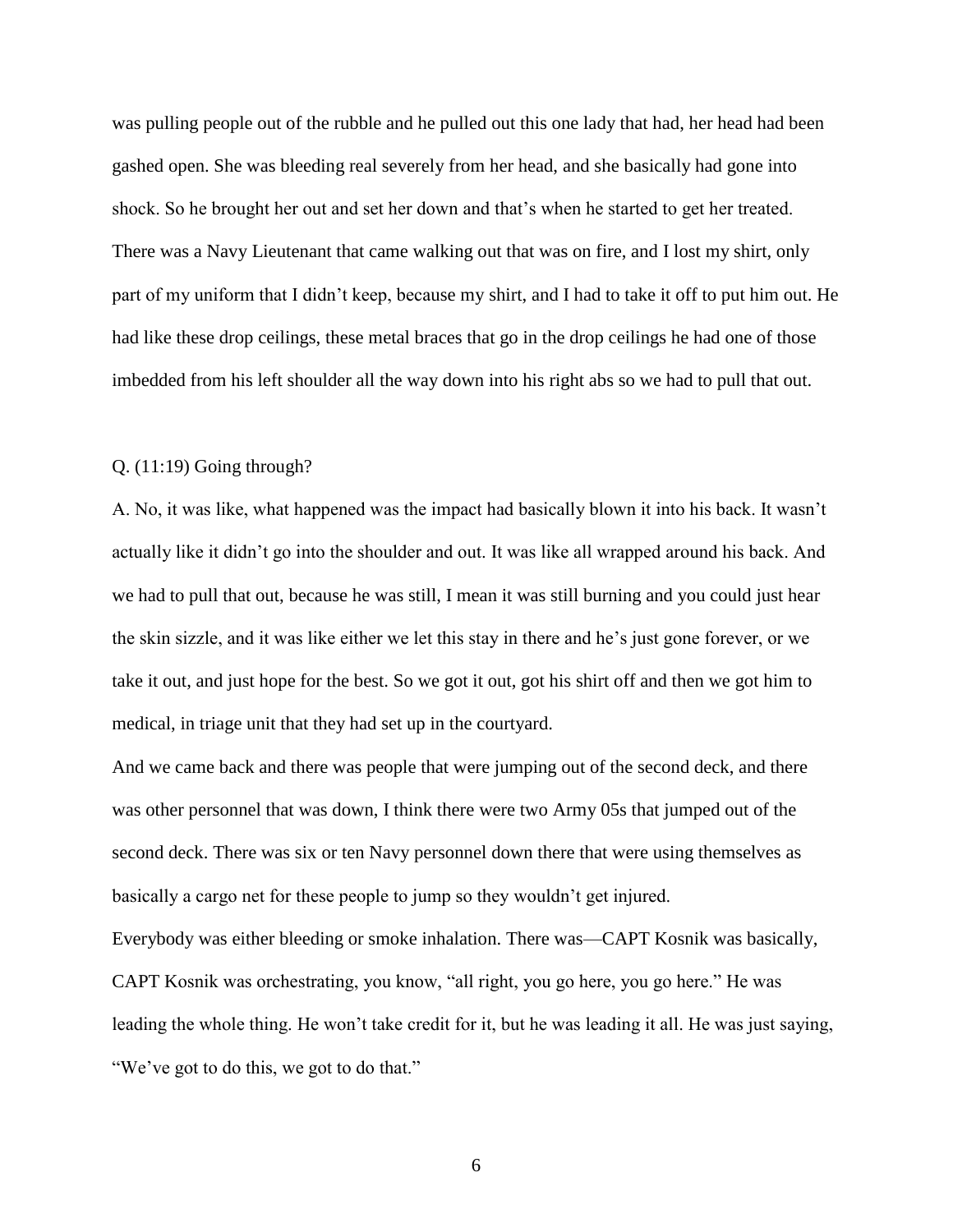We got, overall I think we got about ten people out. Ten or twelve people out, and some of them had smoke inhalation, some of them had burns, but from what I understand most everybody that we helped are they're good to go, they're all living. Some of them, you know, obviously have burns and cuts and abrasions, but they're all still OK.

It was a lot of smoke, a lot of fire. We watched, there wasn't really any rank structure out there that day. It was just, as far as the Navy is concerned we are the only ones who get fire DC training. And you could tell that the Navy personnel were in it. "We got to do this." And then everybody else was like, "OK, we'll follow you." And there was, Marine Corps was out there. The Army was out there. I don't remember seeing any Air Force personnel, but enlisted, officer, like the rank structure just wasn't there. We had to get everybody out.

Once we got—we were there, I'd say we were probably there four hours. Four, four and a half hours, and then we finally got, the EMT crews had finally gotten to us and told us "Look you all need to get out of here now, before we have anything else happen."

So once we got out of there we had to go set up command posts and get everything else going. It was a pretty, pretty hectic day, experience.

Q. (13:45) what were some of the things going through your mind at this time?

A. Well, personally I was just like, look, these people need to get out, you know. I wasn't I knew I wasn't hurt, you know, and everybody else there was people that were walking out that had burns. People that, you know, clothing had been ripped and their socks and their shoes had been gone, you know. Burns on their feet. People with smoke inhalation, blood everywhere. It was just like we got to get these people to first aid. I wasn't personally thinking about myself. My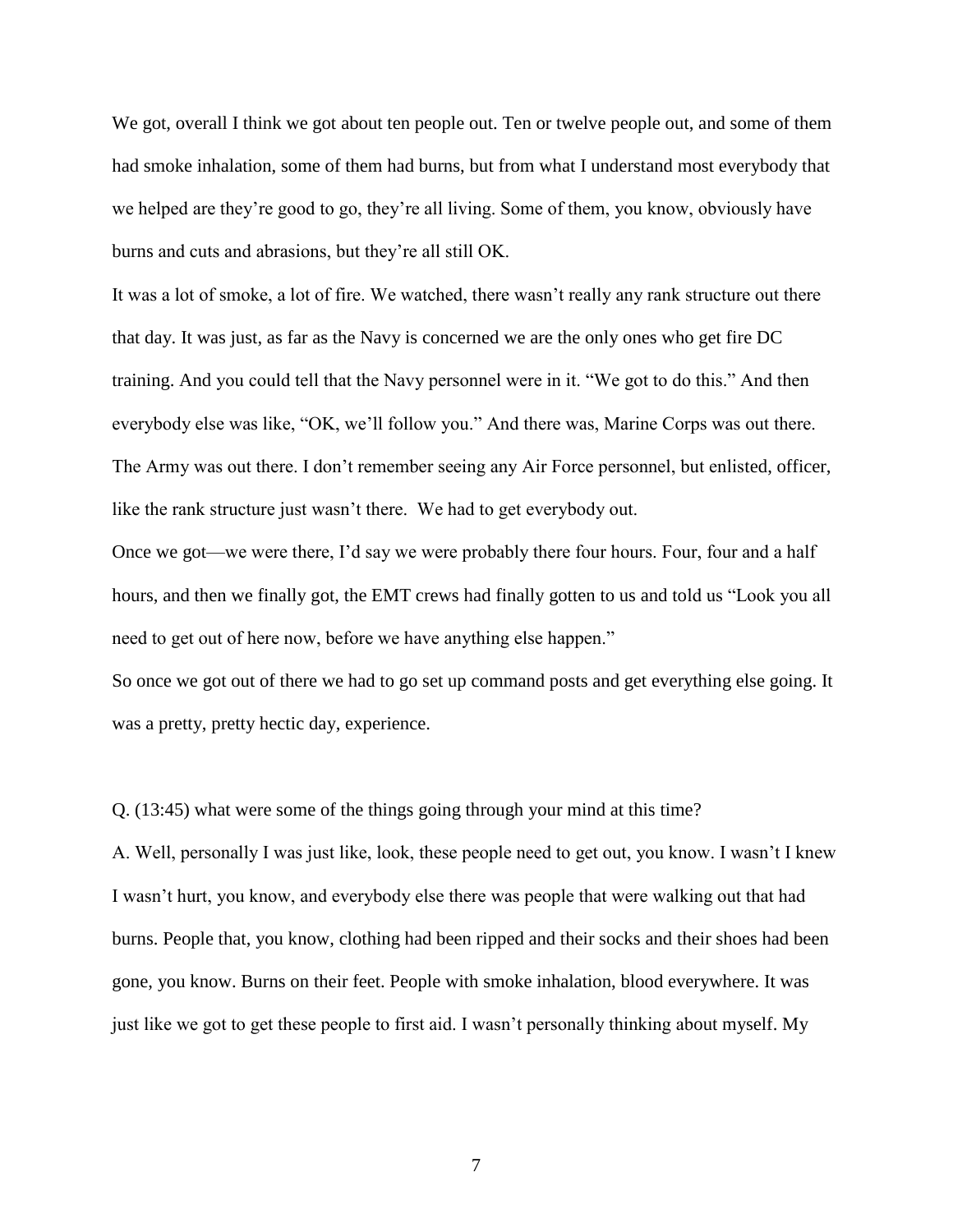wife as a matter of fact got mad, because I didn't' call her 'til like two thirty. But she was just frantic.

Chief and I were, Chief was working side-by-side with me. There was, there was a lot of people, I would say there was probably twenty people down there helping overall, and Chief and I just kept going back in and getting people out. Running into the corridors to get fire extinguishers and medical evac carts, and whatever we could think of to get people out and get them to the first aid units.

Q, (14:44) And where were the first aid units located?

A. We took—the personnel we were taking were into the center courtyard, which they had, I'd say they probably had eight makeshift units set up there.

Q. About eight. Ok. How was the, while you were doing this how was the, you mentioned there was smoke and when you first got down there you had seen flames and everything. How was the smoke there? I mean how did you avoid smoke inhalation yourself?

A. Put your shirt up over you. Get your shirt wet and put it up over your face and just dive in, sir. We didn't really have, I mean, we didn't have any protective gear ourselves. We didn't have any masks or anything like that. There wasn't anything laying around other than  $CO<sub>2</sub>$  cartridges for putting out the fires, and basically you just, you cover your face with your hand or you try to get some cloth or something to try to prevent as much smoke inhalation as possible. And just –

Q. (15:46) Could you see or were you going by hearing people or how were you finding the people?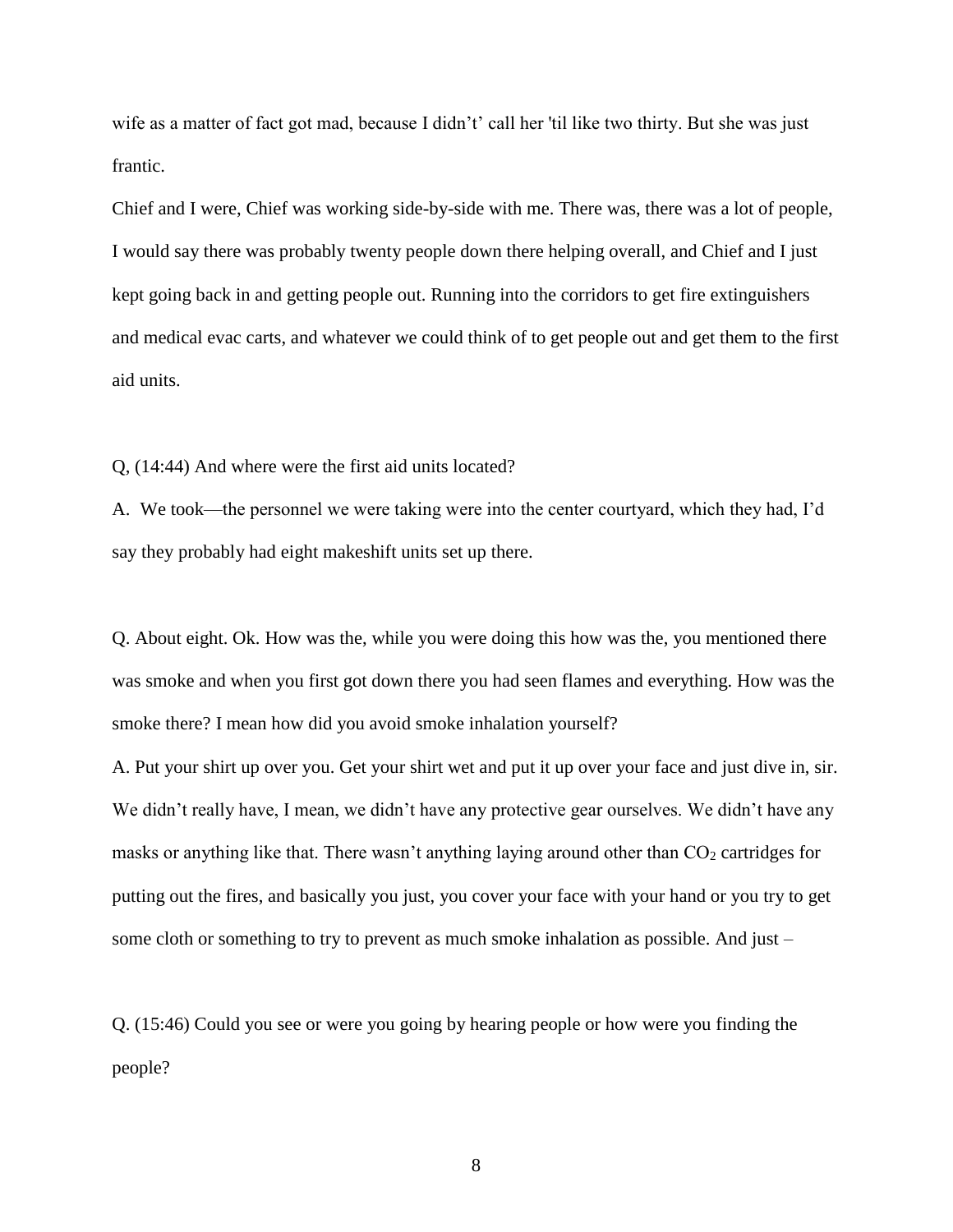A. There was probably about eighteen inches of visibility, Ma'am. You know, you go in and of course when you're in, in, in the smoke it's all, you know, the corridor's completely filled with smoke top to bottom. You could see shadows. You could see black moving around, but as far as like actual visibility you couldn't see more than about eighteen inches from me. You could hear a lot, though. You could hear people screaming, talking.

Q. (16:19) So would you say that was the primary way you were finding People was -? A. Yes.

Q. Would having emergency lighting helped?

A. I don't think so, Sir, because it's like with fog, unless you use something like fog lights, because you know, when you're driving in fog then basically the light just reflects off the smoke. So I don't think, I personally don't think that emergency lights would have helped. Unless it may, maybe if it was on the deck like track lighting like they have on the planes. Something like that, but it goes up in the air with, like they have those big halogen fog lamps. I don't think this would have done anything.

Q. (16:58) What would have helped?

A. As far as seeing Ma'am, the –

Q. (17:02) As far as anything.

A. If we had been equipped, with, see if we equip the spaces, like the office spaces with the things like, you know, smoke masks or more CO<sub>2</sub> cartridges or emergency flashlights, or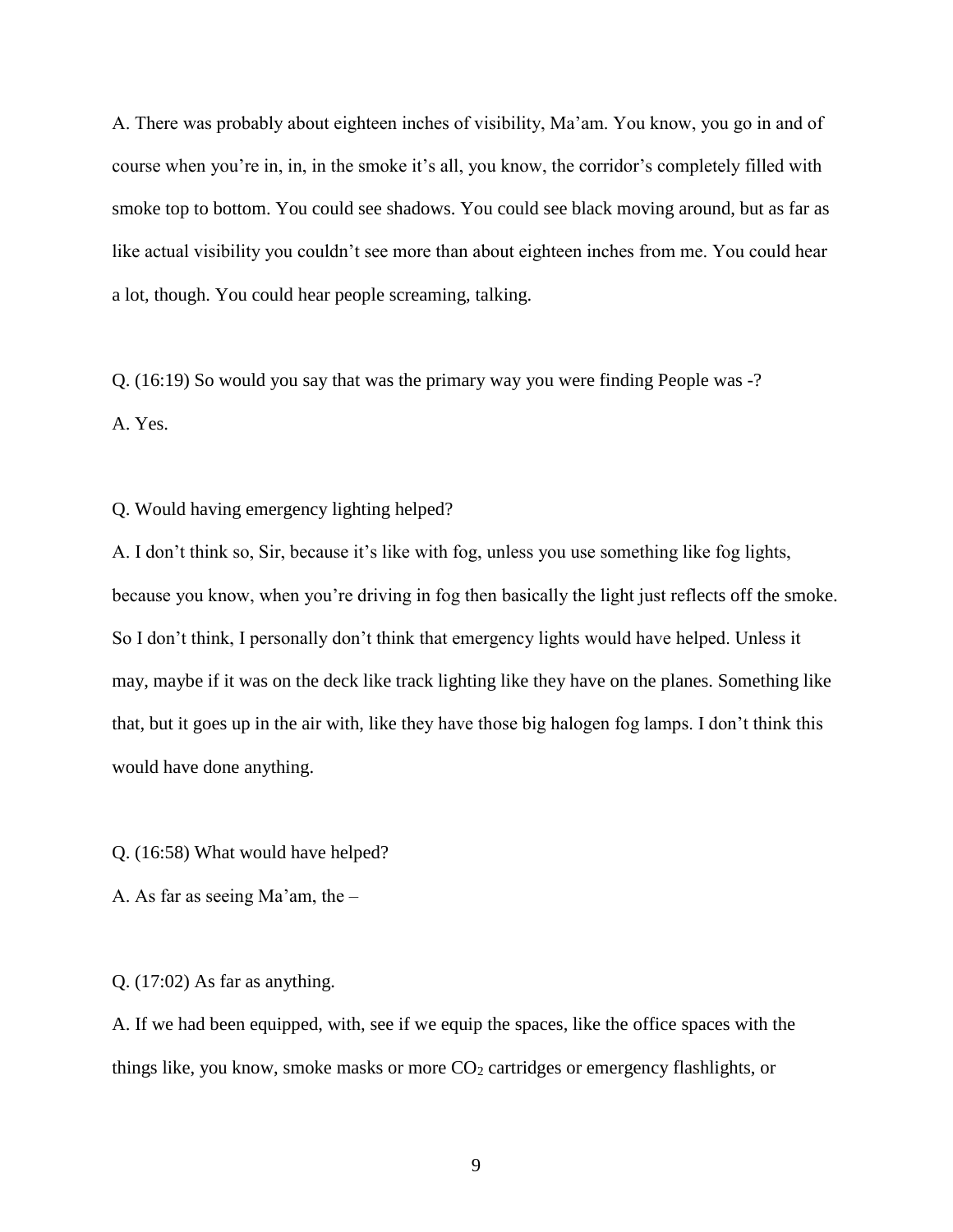anything like that, that'd be, it would be great, but if you can't get into your office, like we, we evacuated our office, and got downstairs and realized that people needed help. So unless it's stationed outside, there wasn't anything being used for it, if it's in the office. And I know now that they're talking about, in my office they're talking about setting up like basically an emergency closet for a fire locker.

It's going to be great as long as our office is, you know, if it can be gotten to. But there needs to be more than just a couple of emergency stations here and there to get things. Fire masks or at least breathing masks. Those little dust masks that they have. That should be something that everybody should carry.

Q. (18:09) What about the fire dampers?

A. Fire dampers, I don't understand, sir. What might that –

Q. (18:14) Doors, fires doors, you said that you were trying to hold open.

A. Yes, sir.

Q. (18:18) Was it helpful or was it more an obstacle to keep you from getting out.

A. As far as the people, I think it was helpful over all, because I mean the fire didn't get to like in our spaces, we didn't, we didn't really have anything but smoke damage, and I think that was through the ventilation system. But there were people that were actually behind the fire dampers.

Q. (18:39) Trapped?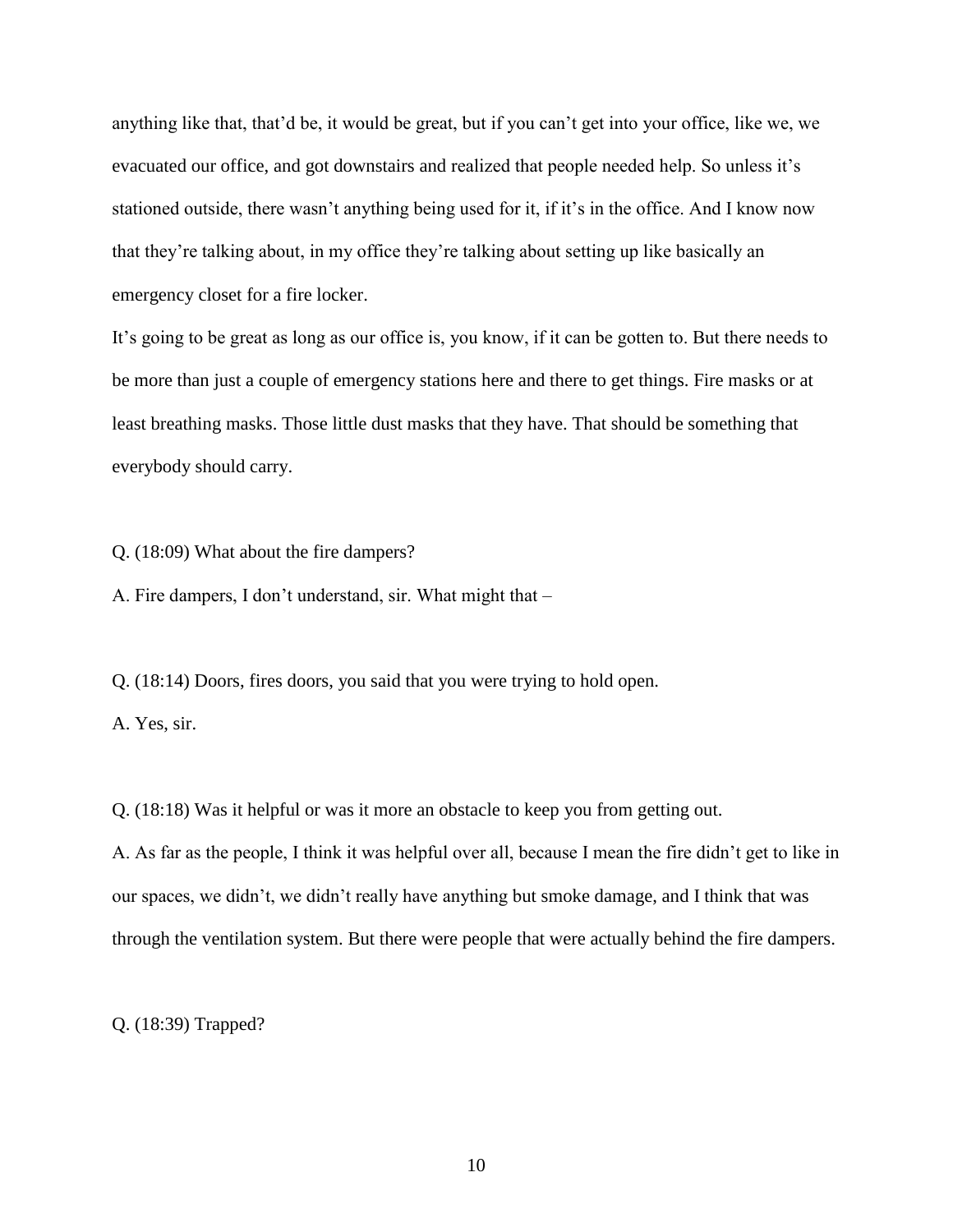A. Yes, sir. We were having to pry them open to get them. Like I had to jump in front of one and brace myself so people could get through the thing. And you could hear people banging on them and screaming, and it's –

Q. (18:55) If there were closed could you get them open?

A. Yes they had emergency releases on them.

Q. (18:58) They did, OK.

A. But people were panicking and I don't' think they thought about it.

Q. (19:05) Is that something that you knew about. Did you know that the fire block was there? That those doors were there? How did you know that?

A. I've done a lot of contracting work. I mean, you can, when you walk through a space you can see. Like they've got basically, it's probably about 12 to 14 inches wide, and it's a metal casing inside the wall, and you can see where it actually opens up and doors come out and you can tell they had them, because every ring was separated by one in the renovated area. And, I mean it's a great idea, it's going to keep the fire prevention, prevent the fire from getting to other parts of the ring, but with everything there's a good side and bad side so.

Q. (19:43) And that's part of the renovation, with the installation of these. Was it, you've been in the building for a while?

A. Yes, sir.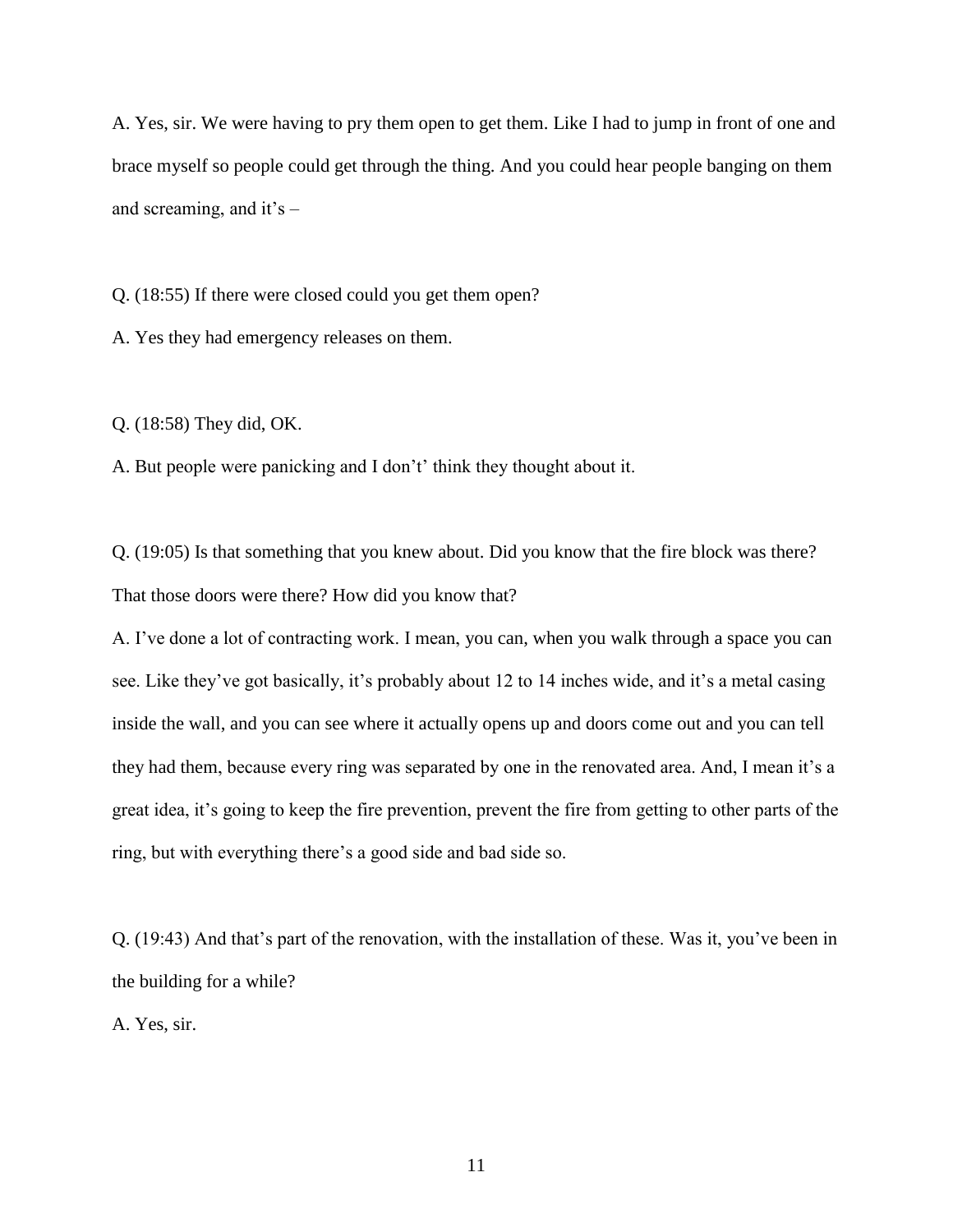Q. (19:48) Was there, I mean did anybody when you first got there explain that to you or do you just know it from -?

A. Yes, I just saw it, sir. I just saw it.

Q. (20:00) You know one of the things that we, we were asking the folks that we interview, and you've maybe, and I wrote down some notes, told us some of these things, but what were, what are the lessons learned from this from your perspective? If you want to, if you can try to summarize some of them.

A. I think that they ought to have more fire prevention training throughout all the servies. I mean the Navy's got a great program, because as soon as we hit our first aid, personally my first aid training, the fire, the DC training that we got, just kicked in and it was like you know what you have to do to get to where you've got to get, but there are personnel like Army personnel that were just basically standing around waiting for somebody to tell them, "You've got to do this." And there was a lot of, a lot of high ranking naval officers that were in the leading fire teams, telling people we've got to go in. If fire training was more throughout the services, probably better off, sir.

Q. (21:01) And you said, you're first aid kind of kicked in too.

A.. Yes, sir, you know like you see somebody coming out that's got abrasion on the head, you know they needed to be set down and treated for shock and make sure they're OK before you can get them to an actually EMT station.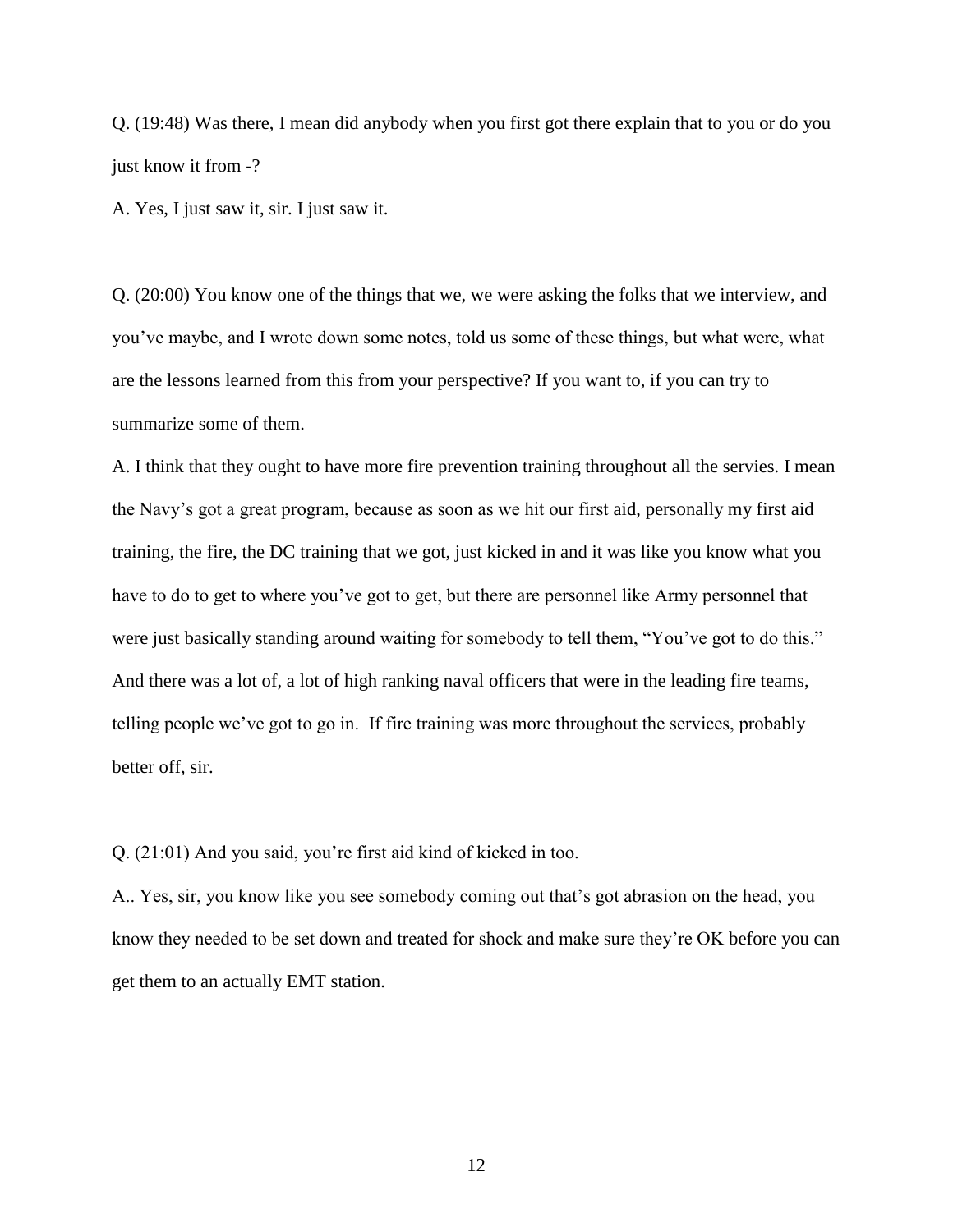Q. That's something that, when you were getting that training in boot camp, you thought about using at some point, or is that something that reflectively you think, "Geez, I'm glad, glad I have that."

A. I spent the better part of my youth in—I sound like an old man—I spent my teenage years in Boy Scouts. I was a Boy Scout and we'd have problems with people, you know, twisting ankles or falling off a tree, that you know, doing stupid stuff that teenagers do, and you know, you're when you see things like that, you know you're, when you're going through classes for first aid, you don't think about using it, and then as soon as something happens it's automatic. You start doing CPR, or stop the bleeding, you know, the four steps, and it's just something you're got to do. I think reflectively looking back on it, if I hadn't had any prior experience with using first aid, then I think I looked backwards, and say yes, I'm glad I had the training. But being in Boy Scouts and having to deal with, being in Boy Scouts, it's like, you know, you know what you've got to do, because you've been through, going through it annually. You have

to do it all the time. It's just something that you're glad you do .

Q. (22:40) Any other lessons learned?

A. I—something—my personal opinion, you can't—this isn't something you can prepare for, but it's as far as what happened, I'm glad that the way things happened, as bad as it was the way it happened was, it was a good turn out. I think we had a lot less casualties than we could have had.

Q. (23:02) And what do you attribute that to?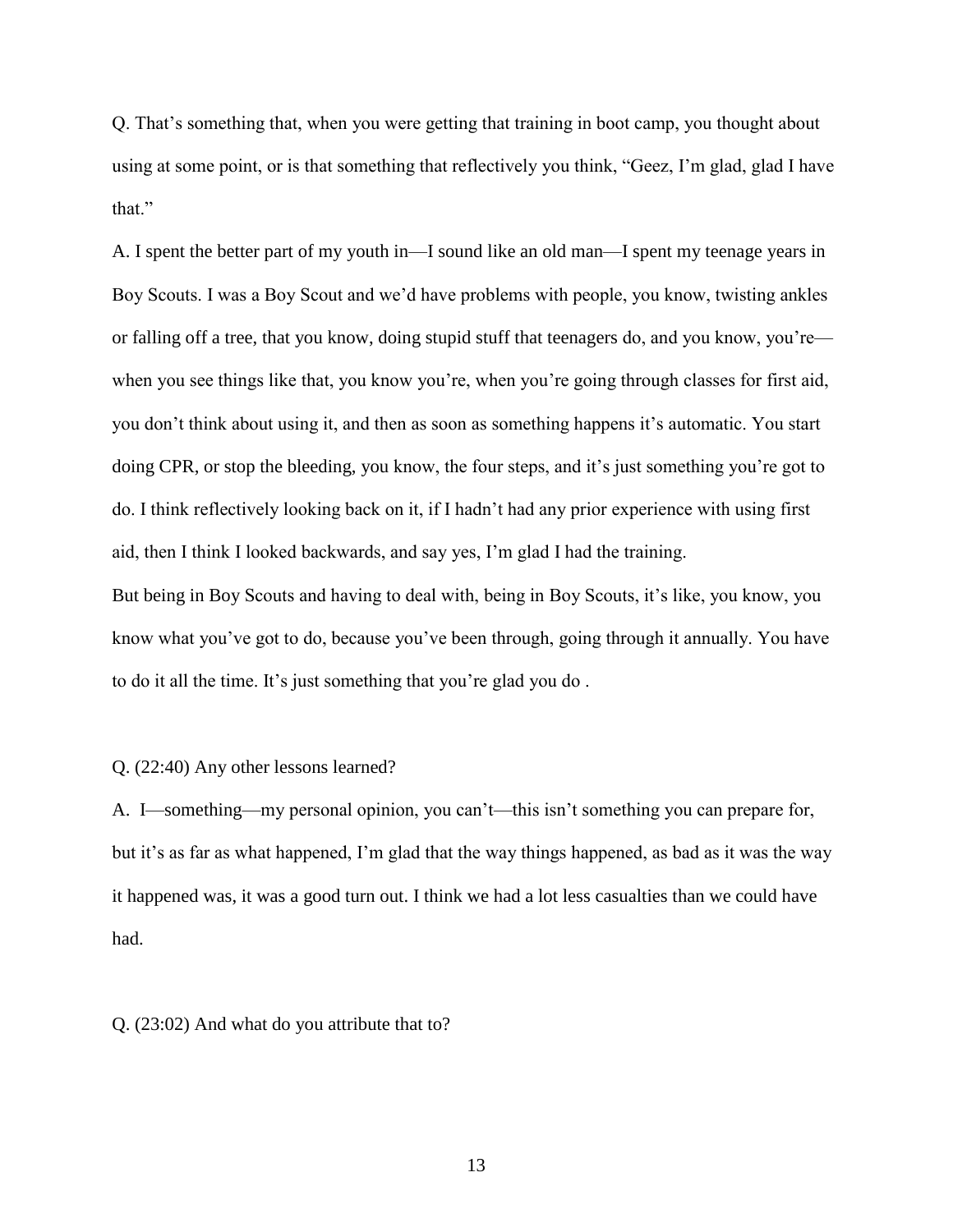A. People just going, you know risking their own necks and don't worry about it. Knowing that it's—because I personally knew some of the people that were in the COM Center when the plane hit, and they didn't have a chance as far as they were concerned, but people that were in the office around them, you could hear them screaming, and you could hear them, you know, see the fire. It didn't matter, you're still going in and get them. It's just something you've got to do. I mean you can't really be prepared for it, but at a certain degree with the training you get with the fire presention and the DC and the first aid, at least you can take in stride what happens. Get better results out of it then just being dumbfounded and…….

Q. (23:58) Did you notice a distinction between military and civilian?

A. Most definintely, sure.

#### Q. (24:00) Can you tell us a little bit about that?

A. Most of the civilian people, there were some civilians that were actually prior military, but they, you know they were pitching in and helping, but a lot of the civilians were just, I mean I've got one memory I've got, we had four people on a cart and they didn't have anything, some minor cuts, you know, clothes torn and things like that, but this guy we asked this civilian that was just standing around if he could drive this cart out to the first aid center. And he got all bent out of shape about it. He's wearing his suit and he's all dressed up nice, and he had actually gone to find something to sit down on the chair so he wouldn't dirty his suit. And I was like, "You got a problem?" These people are sitting there bleeding, and that's a personal thing, but it's—there were a lot of civilians that were running around that didn't really know what to do.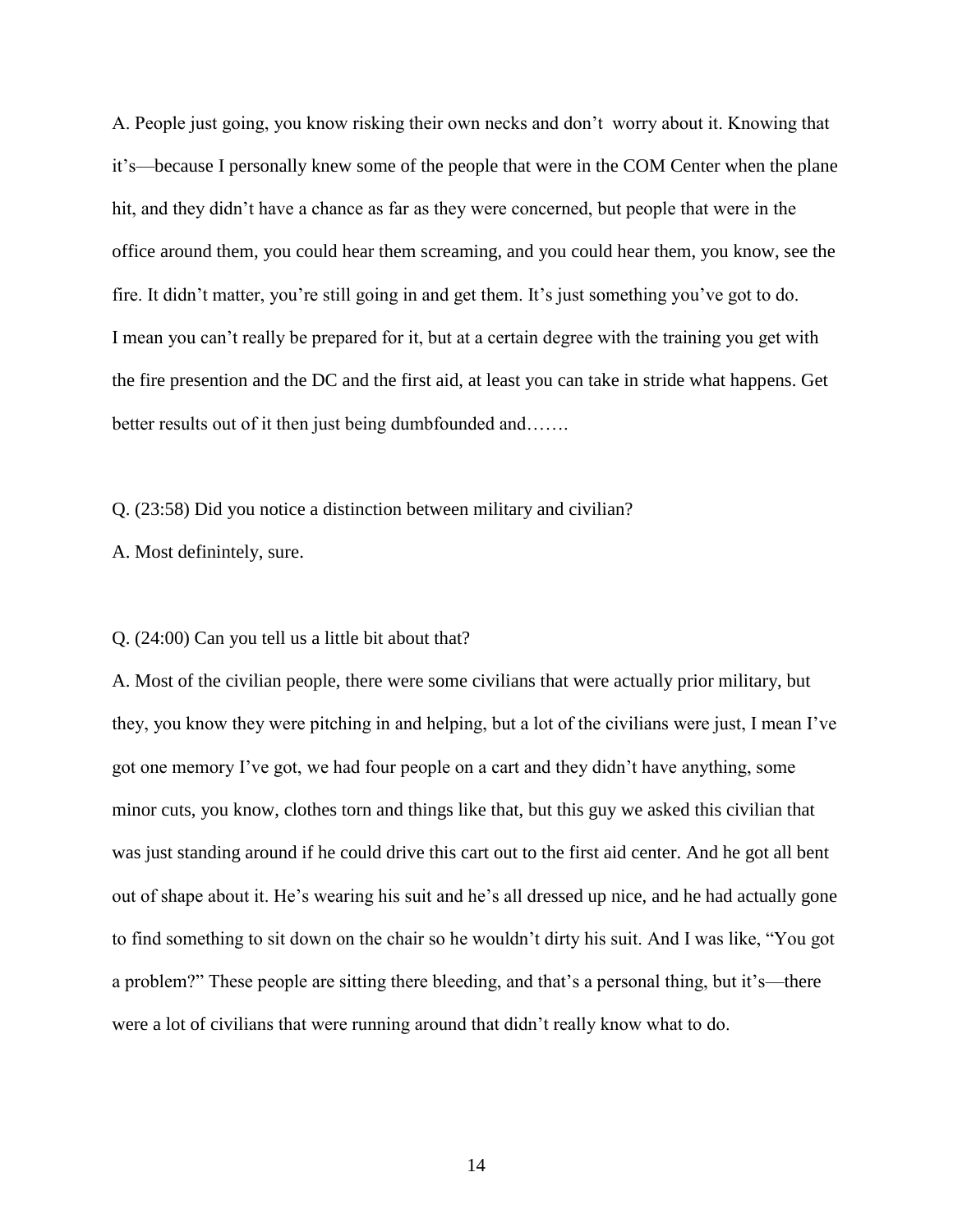I think they ought to go through some certification in anyway that was mandatory thing, they'd probably be better off.

Q. (25:06) Kind of related to this, and again, you may have told us some things, but if you can try to help summarize for us, but what good examples of leadership did you see from, and perhaps from people who weren't necessarily in a leadership position?

A. Well, I mean there wasn't really any rate structure, but you saw the ones, the ones that took charge. People that were in, like CAPT Kosnik. He wasn't actually on a fire team. He wasn't actually, you know, following people into the building to get people out, but he was orchestrating. He was telling people, you know, "You've got to go get some fire extinguishers. You all need to go in there. You need to pull out the debris. You've got to get that area a little less blockaded so we can get more personnel out."

But there were people that were leading fire teams that just, it's like, as far as military personnel go there was anybody, "Here you're designated leader." It's are— "I'm going to tell you we're going in to get—you, you, you and me are going in to get this guy out," and they said, "OK, let's go." And I think that basically comes down to personal initiative. Like Chief, there was a lot of enlisted personnel out there, Chief wasn't telling anybody what to do, but he was right there next to me saying, "All right, look, we ought to go do this."

I was like, "OK, let's go."

### Q. (26:34) That's Chief Krauss?

A. Yes, Sir. I don't think as far as being a leader there was anybody as far as, because I don't remember—a lot of the enlisted personnel had been injured and there was, as far as the Navy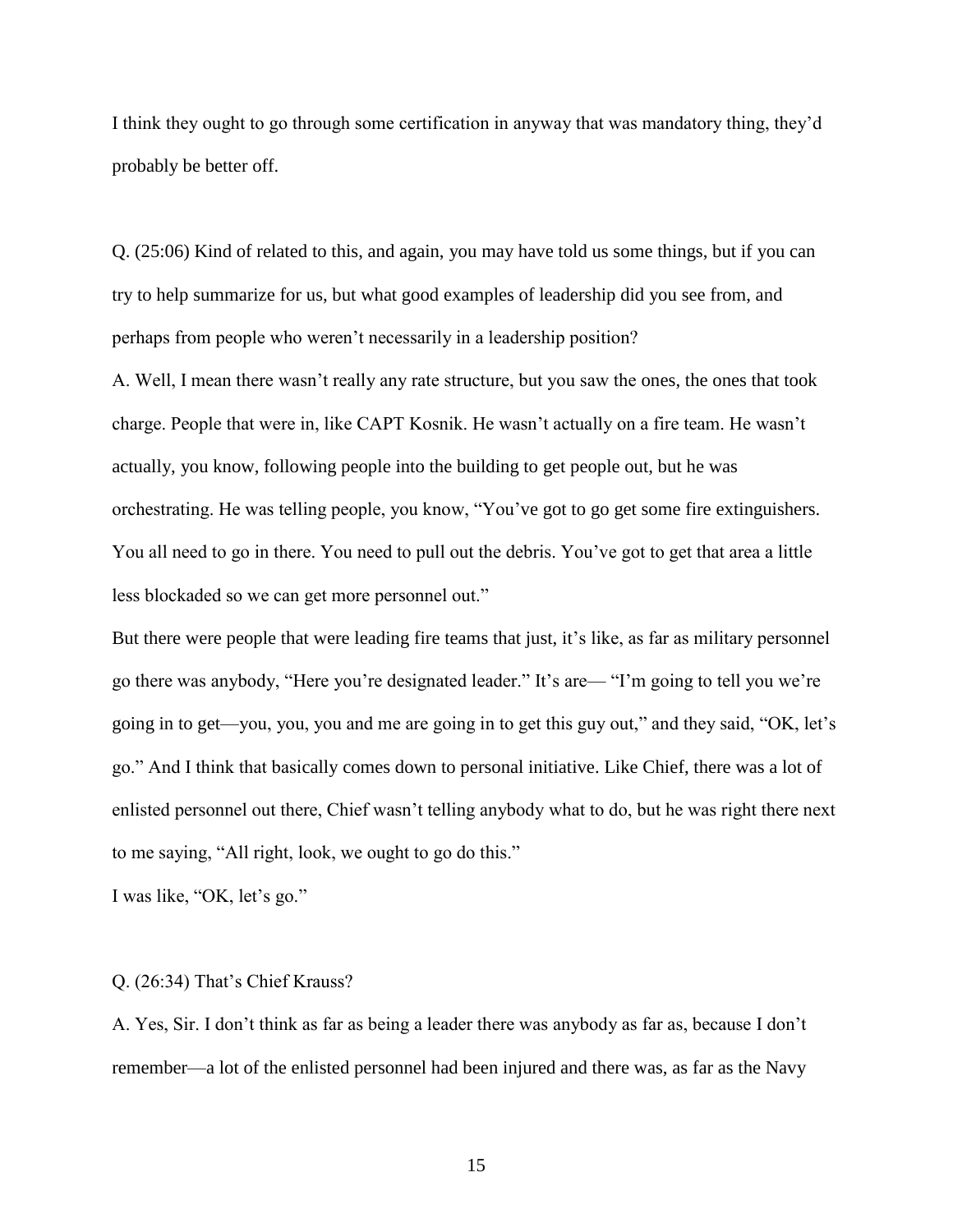goes, and myself and Chief were obviously not injured and we just, we weren't telling, you know, we weren't telling the officers what to do, but we were you know, "OK, you all go do that. We're going to do this." Just trying to get things going.

Q. (27:13) And what—you know, the military's a very structured organization. Was that a good thing or would it have worked better if there had been more structure to it, or do you think -? A. I think it would have made it more chaotic, because, base—everybody knew what had to be done, it's just they needed somebody to tell them, "OK, let's go now." Of course, you can step up and say, "All right, let's go."

Q. (27:35) And how did they know what to do do you think?

A. It tends to stick out in my mind there were Naval Officers, an 05 and 06, that I think they knew what to do because they're both, you know, prior command and they've had the experience. They've had the training and it's, they just jumped up and siad, "All right, we've got to do this."

Q. (27:58) Do you have their names?

A. It's CDR Perez and CAPT Croy.

Q. (28:05) CAPT. Croy?

A. Yes, Sir, C-r-o-y.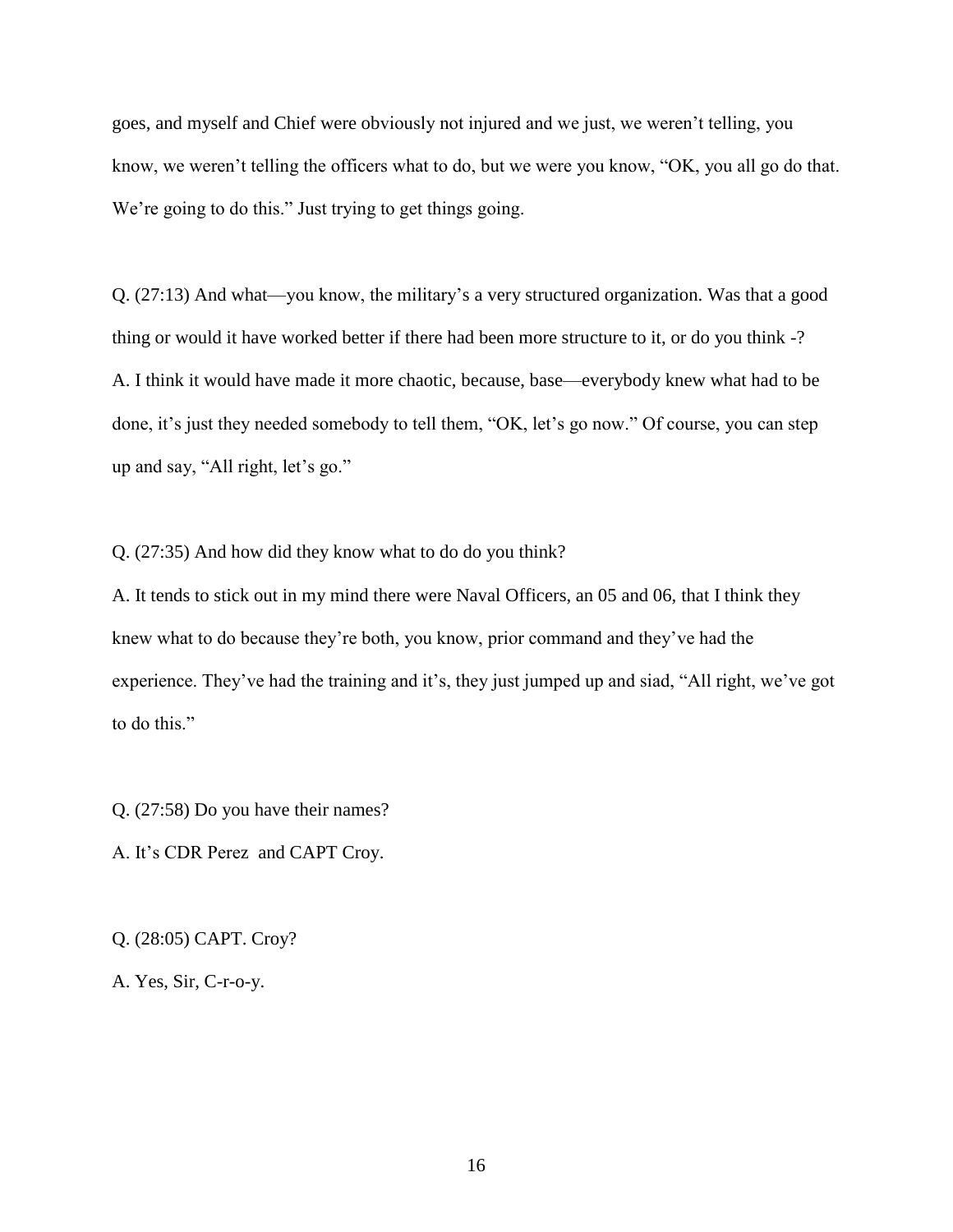Q. (28:19) After, you said after you got as many people out as you could then you had to go set up a command post or, -

A. Yes, Sir.

Q. (28:25) Could you tell us a little bit about that effort and, and I guess how you, how your office tried to reconstitute itself.

A. Well, after, immediately after we left the area, we went out to North Parking of the Pentagon out by the flagpole. CAPT, CAPT Kosnik basically said, "We've got to muster everybody." So I went around and started walking around and finding, you know people from our office so we could get a head count of those who were, those who were there and those were weren't. And once we set up, and that was a small command post to get everybody mustered. That took, I'd say it took about two hours. And then once we got done with the—myself and chief we started walking over to Crystal City to our—we have some other offices that were already in Crystal City. And then we went over there to set up, you know, that's going, we knew that was going to be our new office. We had to set up command there and started getting on the phone and CAPT Kosnik and CAPT Swift and Chief were just basically, "Well, we've got to start going through the social roster, calling people, leaving messages." Can't get a hold of them, you got to get muster count.

We knew, Chief and I knew that that was going to be our office so we decided that we were going to go ahead and try to set up shop. Once the CAPT came there and said, "All right, look this is where you're going to be." We had to do it.

Q. (29:53) And how did the muster go. I mean did you identify most people or, -?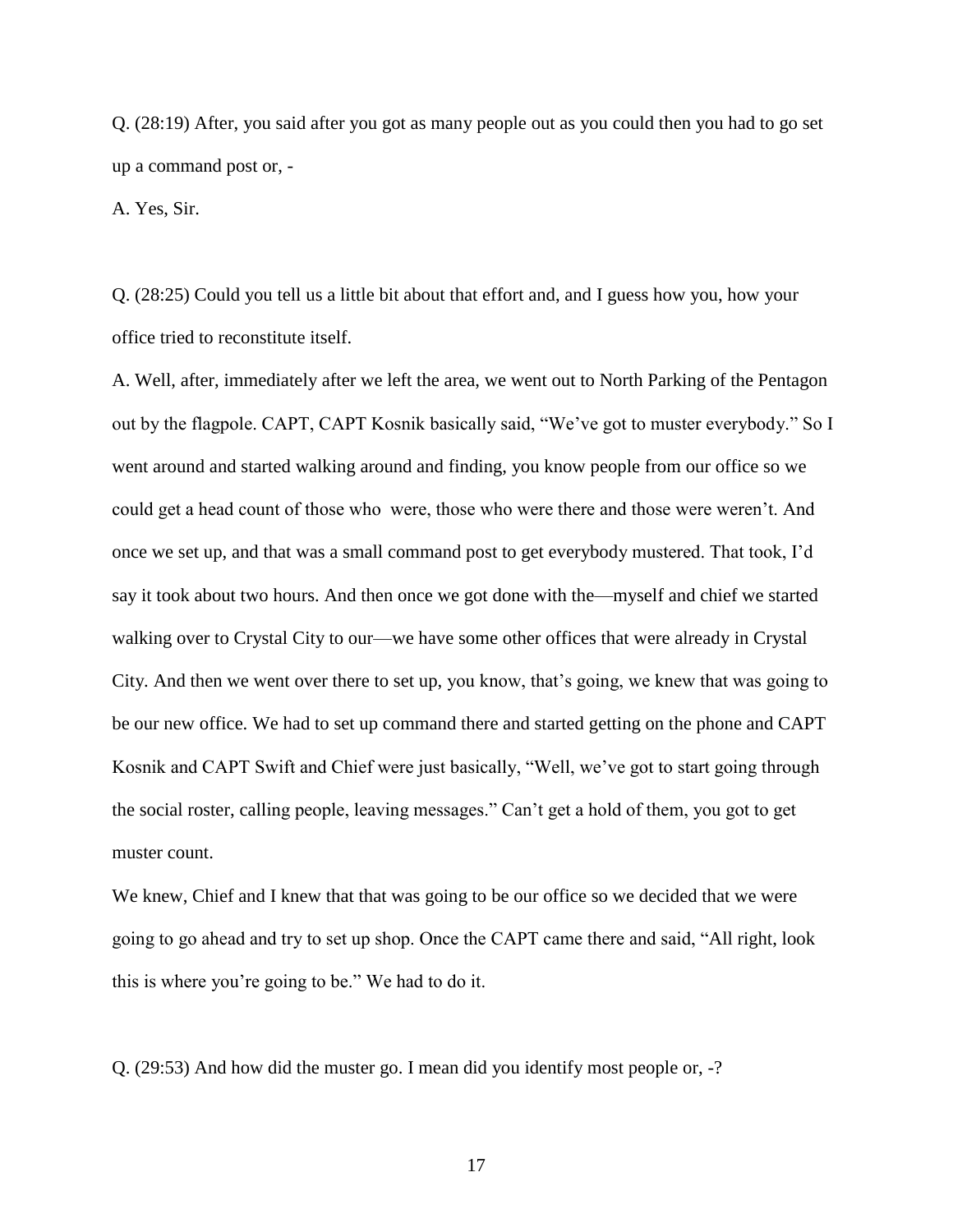A. Yes, Sir. We got in touch, I'd say we probably got in touch with about ninety, ninety-five percent of the people immediately. And those that we hadn't gotten in touch with, had either been out of the building on business or were on leave or something like that. We got a hold of them within, I'd say four hours, four, five hours after getting to Crystal City. So the muster system in my opinion, is a great system. As bad as traffic was, we had, you know, we had cell phone numbers and pagers and everything like that we need to get, so –

Q. (30:33) How did you have all that?

A.  $We –$ 

Q. (30:37) I mean did you grab a list on your way out or how, how did that –?

A. We had, we have, the Pentagon has a network with local drives on it, which you get anytime you log into that in gear. So because of that, and all of our files weren't deleted and destroyed. Since we have, we keep our social roster and our recall roster on it, our local drive so we can get to it anytime we need to.

Q. (31:08) So you got that through one of the computers in the office in Crystal City, or-? A. Yes, sir.

Q. (31:12) OK.

Q. (31:14) (another) Tell us about your phone call to your wife, when you did finally call her. A. I got—I was walking—it was after we got somebody to the triage unit in the courtyard area, I was walking back and CAPT Kosnik and the Chief were walking in front of me, and I stopped, I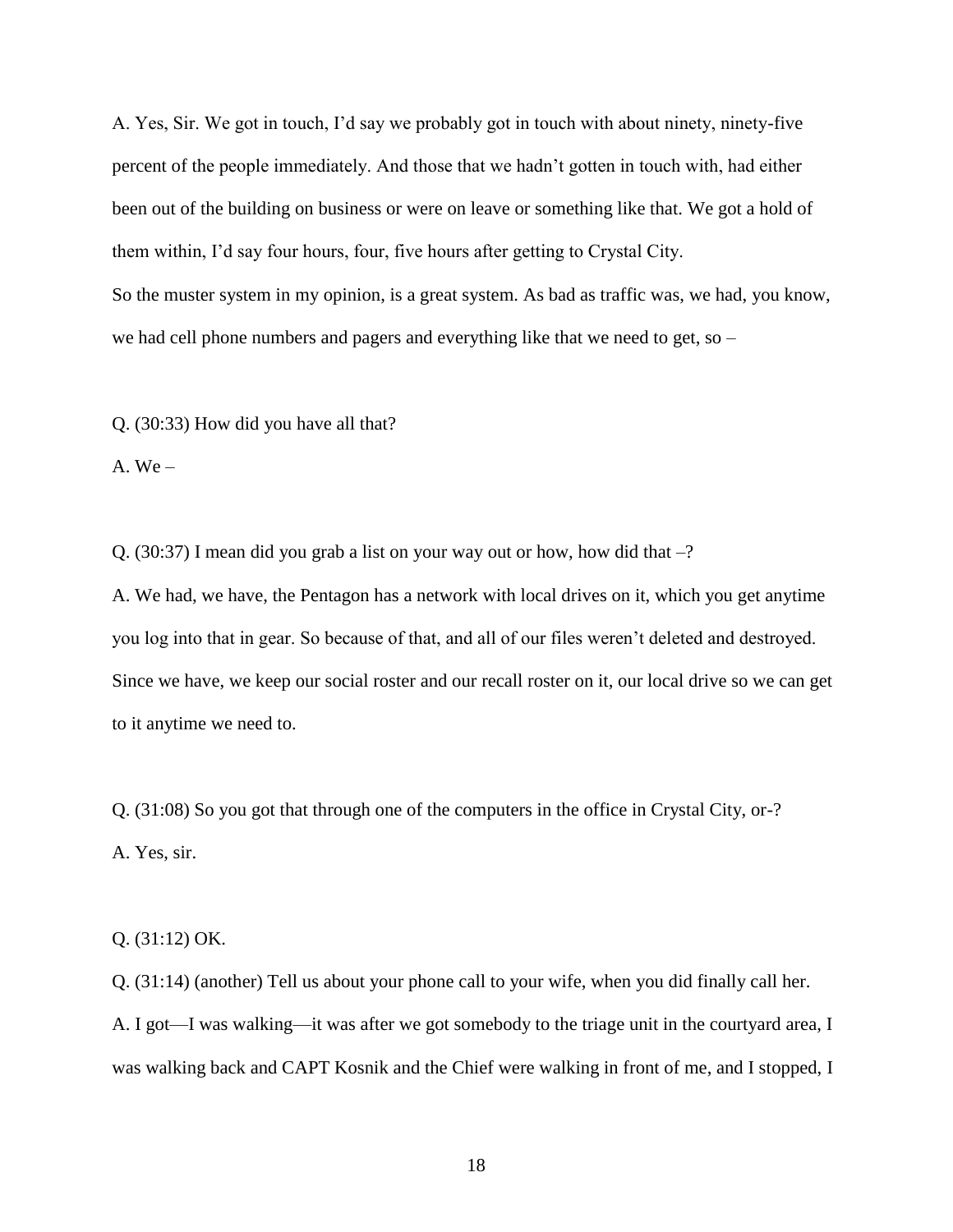saw a payphone and I stopped off, because I'd been trying to call her on the cell phone and it wouldn't work, and all the cell phones were jammed. So I saw a payphone and I stopped and I called her. I gave her a call, I said, "Look, I'm OK. Going to be here helping people. I need you to call John's wife. I need you calling Mom and tell her I'm OK." And then I hung up the phone, and about ten minutes later we went back. The CAPT and Chief had both followed me back so they could call their wives, and the phone wasn't working. So I thought it was pretty cool, because I actually had, I got to talk to my wife.

She was crying and she was, you know, she was freaked out because she knew where our office was and she knew where the plane hit.

Where we're at, the part of the E ring that was actually destroyed was about three offices down from where we just moved out of. My Mom didn't know where our office was, she just knew that the Pentagon had been hit.

They handled it pretty well, though, they're strong women. They know what they've got to do, I mean, they know you're part of the military. It's like you sign a contract. You know what you got to do. Something's going to happen. You know, if you've got to go out, if you've got to go afloat and something happens then something's going to happen. If it happens here, which it's not thought of. I didn't think it would ever happen, but it did. They know that risk, military dependents, military families. My mom grew up in the military so, you know.

Q. (32:52) So you've had that discussion with your wife?

A. Yes, Sir.

Q. (32:55) Before this incident, or  $-$ ?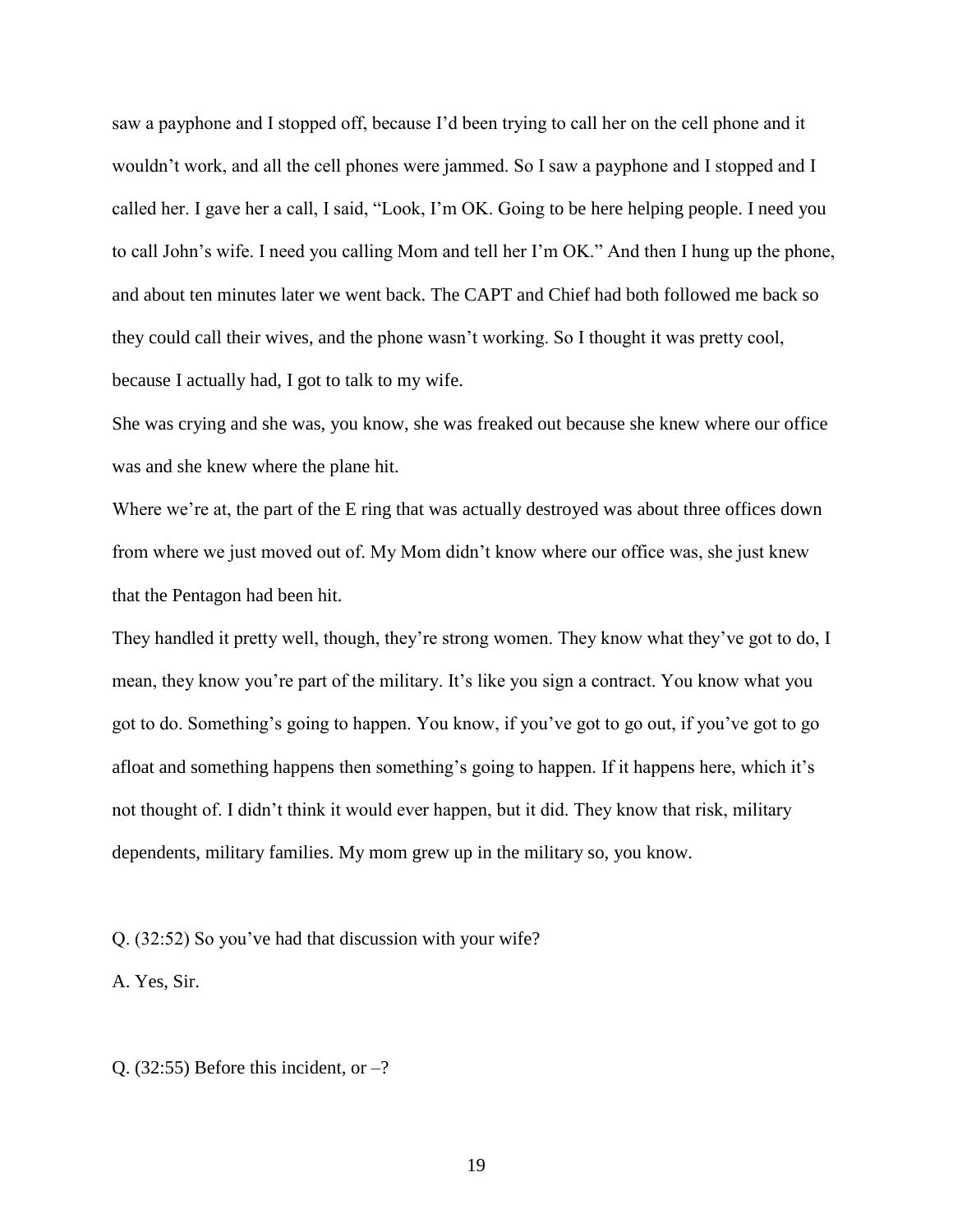A. Yes.

### Q. (32:58) Post incident?

A. Yes, before the incident.

Q. (33:03) What did you learn about yourself through all this?

A. I learned that I'm not as scared as I thought I would be. You know, I thought , I thought if something like this would happen, I'd probably be one of those ones, that you know, booking, running down the freeway, but then I realized, as soon as I came out and saw those people hurt, you know, it was like, you know, I can't leave. Got to go do this, so. My mom raised me right. That's what it comes down to, and she did a good job. Lot better than I thought she did. (everyone chuckles)

#### Q. (33:47) Where do you go from here?

A. I'm going to sea, Sir. I'm going, I— long before this happened I negotiated orders for a Pre-Com unit and I, I'm ready to go. It's just, it's going to be a great thing to actually see a ship, you know, from the laying of the keel to just going all the way through the steps and being on that ground floor and getting out there for the first deployment. Watching it happen. It's going to be, it's going to be a good thing.

But as far as like, does the Setpemembr 11 thing change me personally, no. I don't' think it did, because you've still got to get on with your, like I've still got three kids and a wife and I got to take care of them, and I've still got a job I got to do.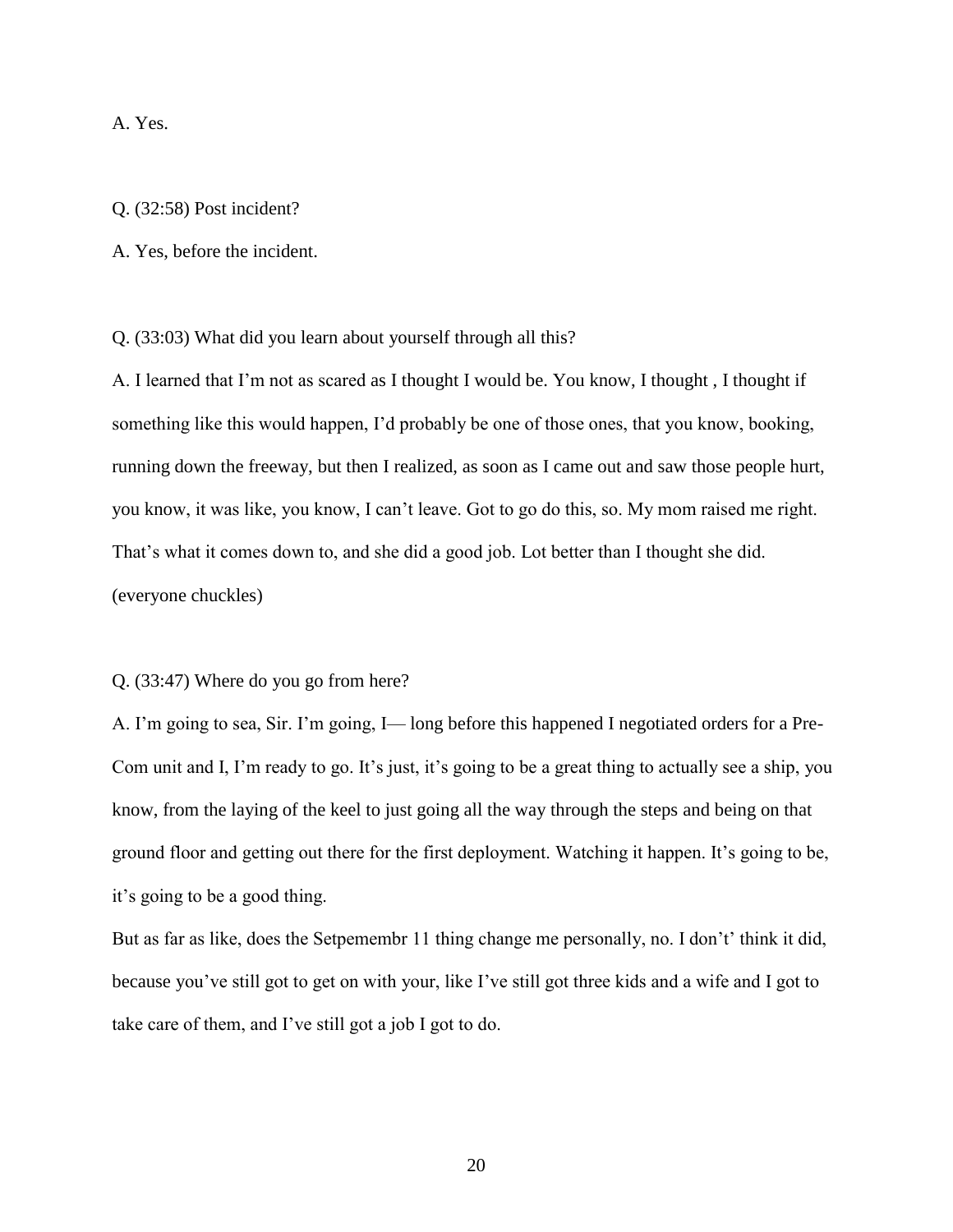Q. (34:33) How old are your children?

A. Four, two and six months. All girls too. My dog is even a girl. (chuckles)

Q. (34:45) What ship you going to?

A. *USS Mason* (DDG-87) The newset one out. It's going to be cool.

Q. (34:56) Right now do you plan on making the Navy a career?

A. I didn't plan on getting back in the military when I joined the Marine Corps, sir. I mean each stage in my life is going to be a different, different question. It depends on what's happening when it happens. Right now I'm here, I'm here for a minimum total of four, so as soon as that happens, if I want, if I get the chance to re-up, if it's that point in my life where I can then I probably will. Most of my family are career military.

Q. (35:32) Who else should we interview?

A. I think, a lot, I can give you names, Sir, but they'll probably tell you that they don't want to do it. CAPT Kosnik is one of those guys that, you know, he doesn't want to be, he doesn't want to have anything to do, he did what he knows he was supposed to, but he's not a glory hog. He's one of those guys that just likes to sit back, do his job and let everybody else, you know, get the "Atta boys." But he, he's a great guy. He's a, a great guy to work for and he's just, I mean he's an amazing person.

He's little, little bitty guy, but, he's probably about five foot one and he's full of fire, and he's -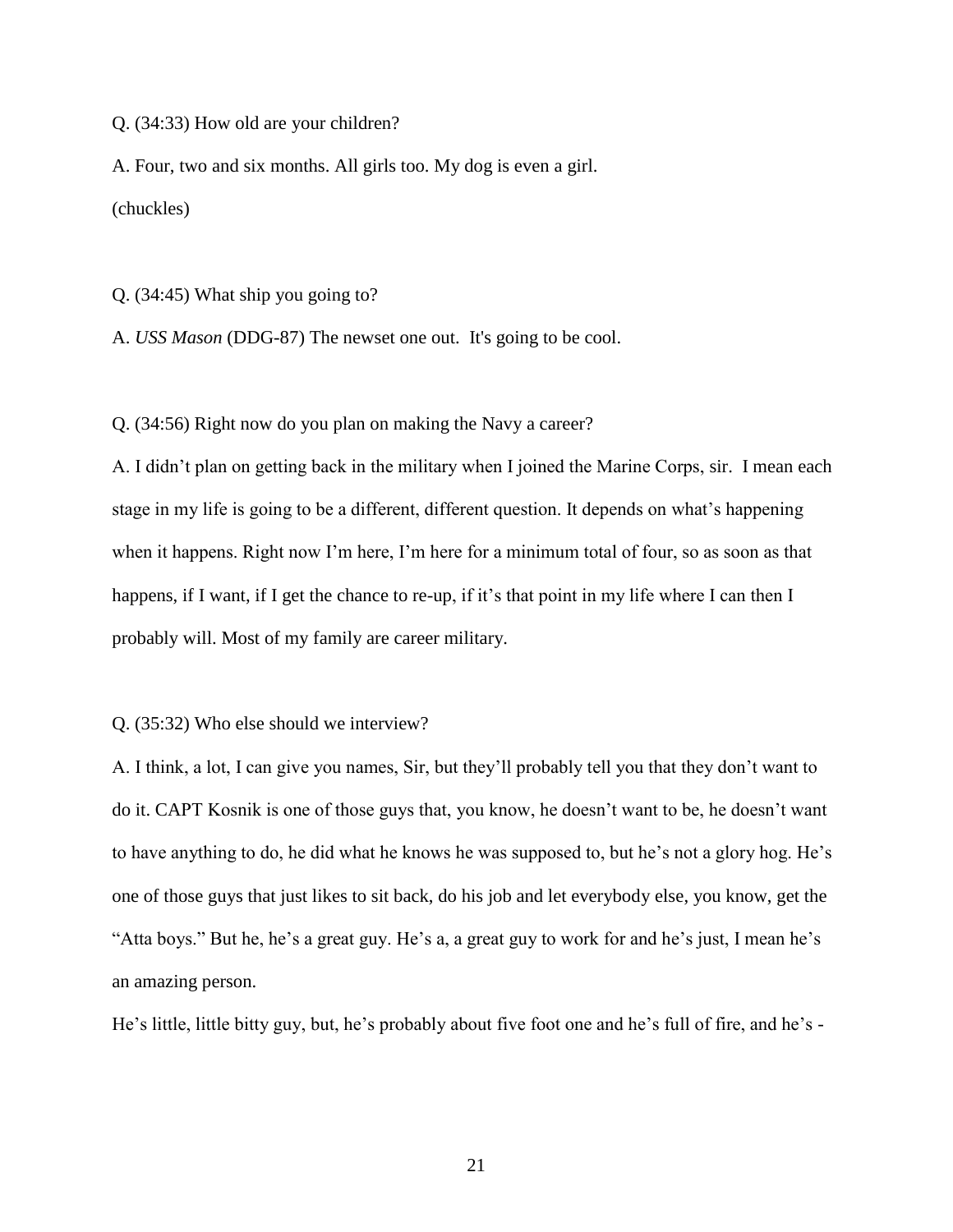Q. (36:12) I definitely want to talk to him. (Everyone chuckles) He'll like our, our, -

A. Yeah, he'll probably want to talk to the dog, Sir.

Q. (36:21) Our low ceiling.

A. And as far as other, CDR Perez, he's a great guy, too. He's from my home state. We talk about Texas all the time.

Q. (36:33) That's right, yes.

A. CAPT Croy, is, he was one of the guys that was leading the fire team. He was ducking in and out of the building trying to save people. I'm sure he's got a story that he could tell you. I wasn't there beside him. I could see him. He was off, you know, twenty yards away from me, but I could see what he was doing. I just wasn't there right by him, and you want to get, like a personal perspective from people that weren't actually, you know running back in the building, then Anita Gardner and Bert Dodin (phonetic) are two people that work with us in the Secretariat and they're, they were both affected personnaly very deeply.

Q. (37:170 How were they, I mean, they're back at work and functional, or ?

A. Yes, Sir.

## Q. (37:22) Did it take a while?

A. They're a little more timid than they were prior to the—they're strong women, too, they're very head strong people, so.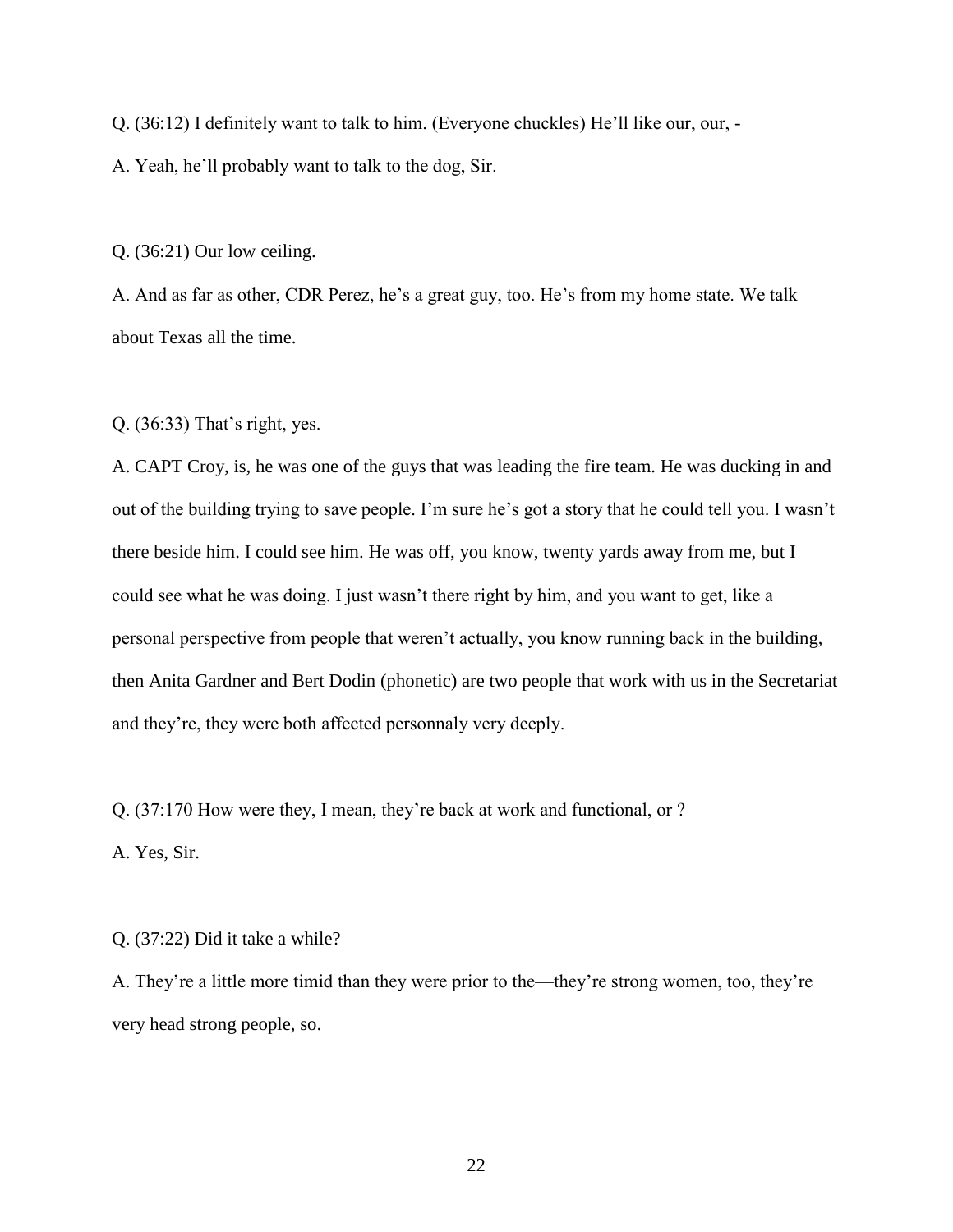Q. (37:31) Had, did anybody in your office take advantage of any of the counseling available from the SPRINT Team or was there any followup?

A. Yes, everybody did.

Q. (37:44) Everybody did? So you too?

A. We all, we went, it was basically put out that they wanted to get it done, because they knew that everybody, our office knew that everybody had been involved and said that, "We want you to go and at least talk about it at least once." So those of us that chose to only go once, only went once, but there were some other peole that went more.

I mean there was people that, in my group, my personal group and there were people that were there at the building with me, and there are people that were in Crystal City and you hear about it from everybody's different perspective, and it's like a puzzle coming together. You just see it all. I think it was, I think it was pretty, it was a pretty enlightening experience sitting there and listening to people's stories.

Q. (38:30) So you did it, this was a group thing?

A. Yes, there was, fifteen people, fifteen to twenty people.

Q. (38:39) They also offered individual if you wanted it?

A. (didn't answer out loud, must have shaken head in the affirmative.)

Q. (38:48) What's you, can you share with us what your, what your thoughts are about that. You said you thought it was a good thing. Did you think it was a good thing before you did it?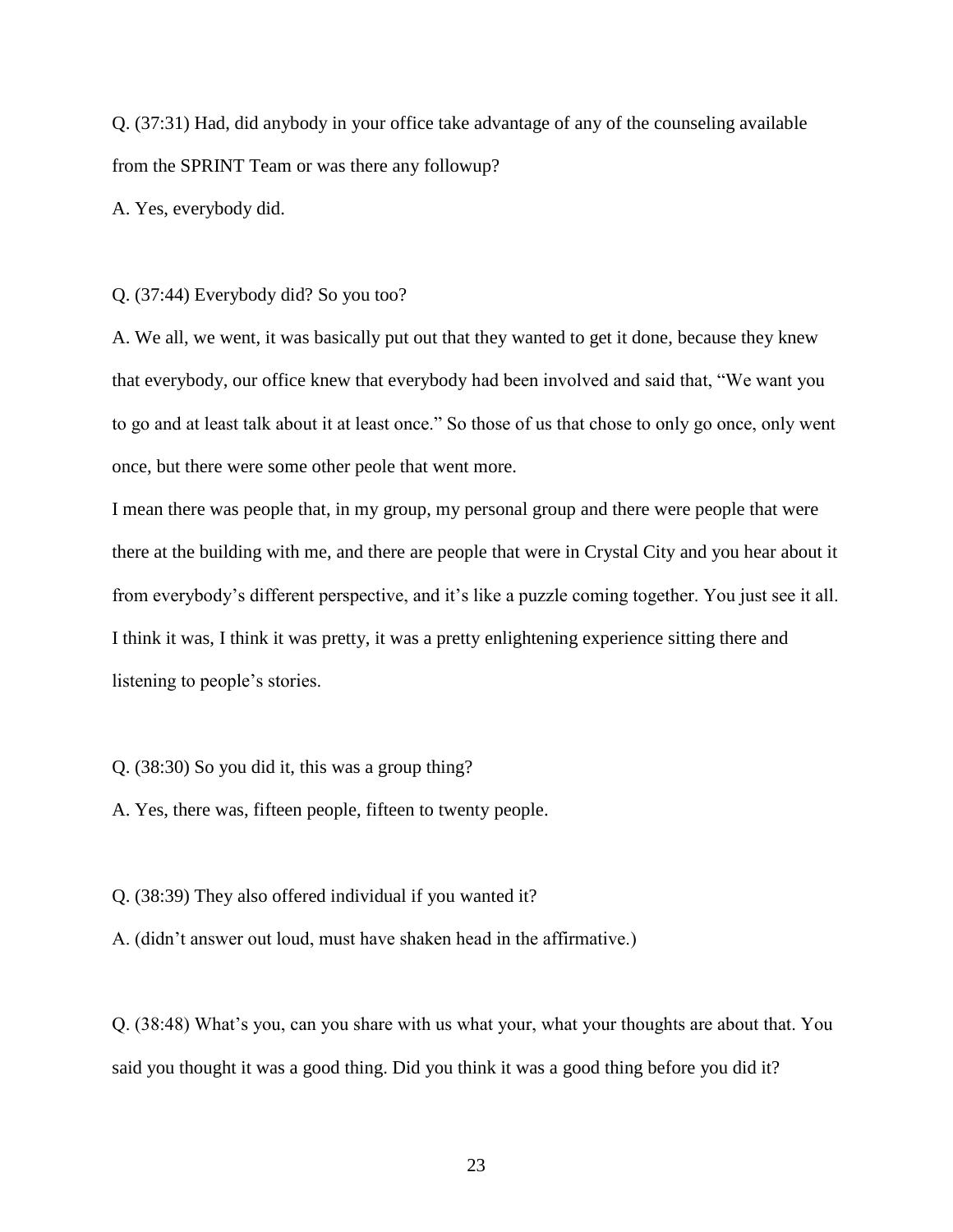A. No, I didn't want to do it. I didn't, I personally didn't feel the need to do it, but its, you know, be able to talk and talk with other people that were there with you and you get their side of that story, and you put in your side of your story. It's, it brings, you know, it creates a better workplace, in my opionion, because everybody else in the office is like, you know, everything, they did the same thing, everything that they were working with. You feel a little more secure working with people.

Q. (39:27) Is that, and this is your opionion, is that characteristic of the type of individual, type of military person you have in the office. I mean is that a surface warrior kind of – A. (chuckle) I don't think it's a SWO I don't think it's SWO. I think it's just everybody in general. There were civilians in there that, you know, we have a civilian that just came from the Naval War College, that never dealt with SWOs before. She was right there, and we've got contractors that never done anything with the military 'til two or three months ago. There, it's just, it becomes more of a close-knit environment.

Q. (40:16) Shall we try to talk to Admiral Balisle?

A. You can try, sir.

Q. (40:20) Is he tougher than Kosnik?

A. He'll probably be tougher to get a hold of. He's, he normally holds a pretty booked schedule, Sir. I, personally, I didn't see him there that long, because after, once we got downstairs, before we got it open, we made sure that he had gotten out, because we dind't want any secondary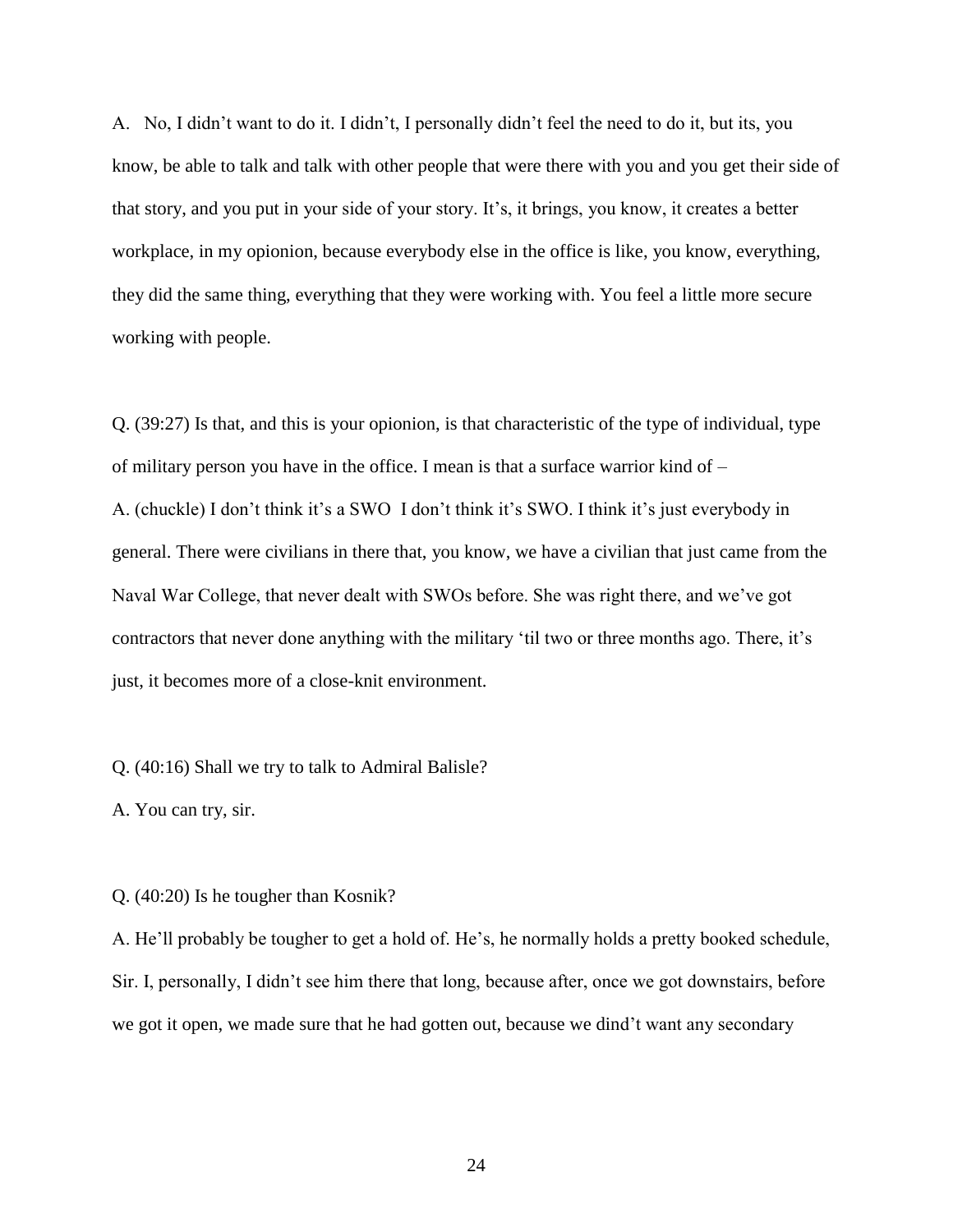explosions or anything going off and having him injured beyond capacitation, so we made sure that he booked.

Q. (40:44) Where'd he go, do you know?

A. I don't honestly. Couldn't tell you. I think he came here to the Annex.

Q. (40:55) Anita's last name again?

A. Gardner, G-a-r-d-n-e-r, Sir.

Q. (41:03) Anybody else?

A. LT Goodman, as a matter of fact. He's talked to me since, Greg Goodman.

q. (41:10) We talked to him.

A. He is, he's another spitfire guy. He was just right there. He was driving carts right behind us. He's an amazing person. To watch, you know, you go through your daily routine. You work with all your, everybody in your command and you see all this and then something like this happens and you see the true character of people pop out. I mean those that could help, that stayed and did help and those that could help and just left. It's like, you know, you're glad you're working with that guy, because you know if something comes down to it, you can trust him. I think, over all, as devastating as it was (unintellagable,42:01).

Q. (42:01)Anything else you'd like to say for the historical record?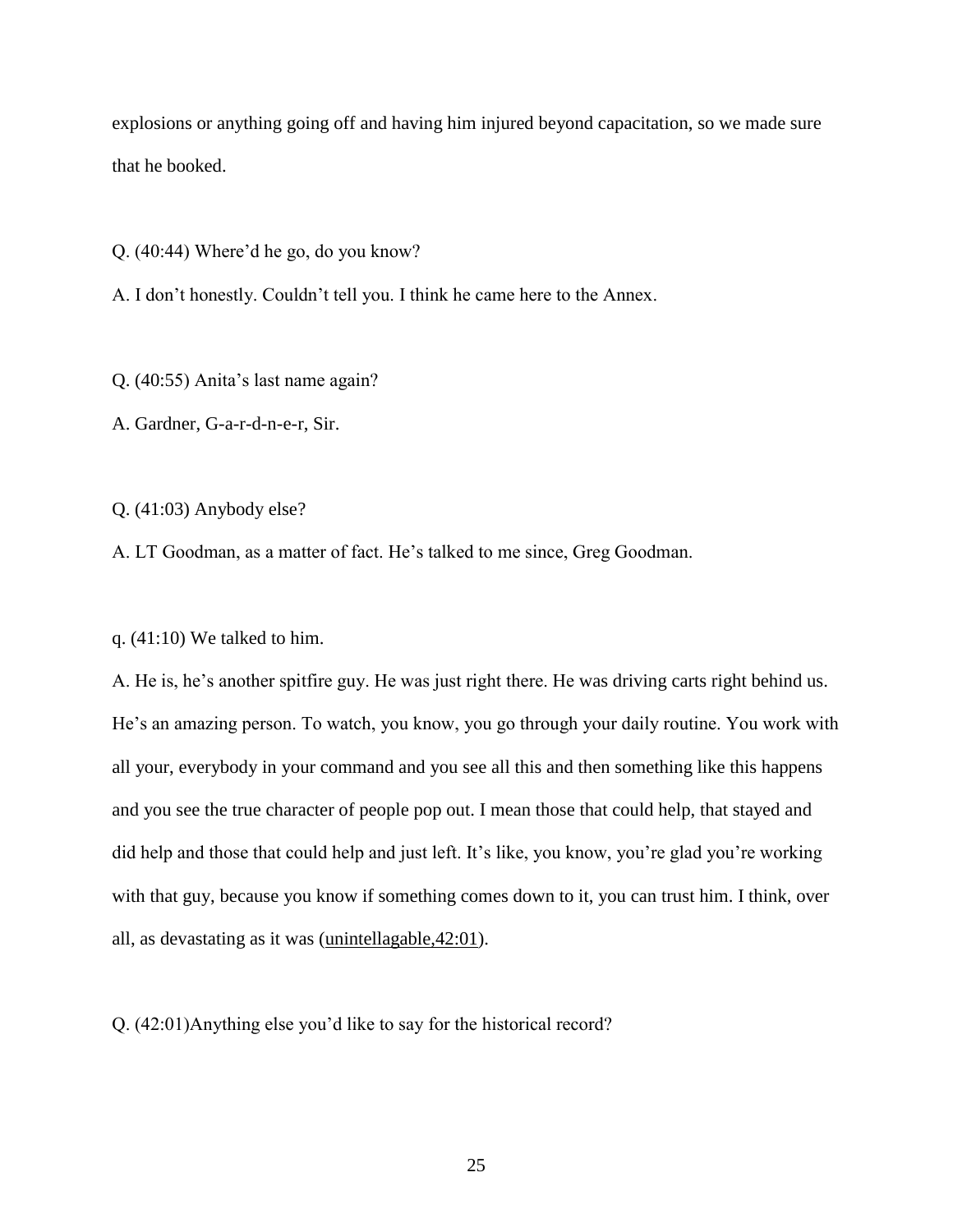A. Yes, all these interviews that I've done, I tell everybody the same thing. I wasn't the only one down there, and you all know, you all know that I wasn't the only one down there. Being an E3 you don't have anybody else you can say, no, why don't you go let him do it, so. And all these people that were down there, they're, they're some amazing, amazing people in the military. I'm inspired by watching them. People just, they don't know, I mean, they know that there's people in there. They don't know who they are. Perfect strangers, never ran in to them, never talked to them, never, not even professionally. You just go in and help them, and I think that is the military, military trait. By even those that, like the firemen up in New York City most of those, as far as my understanding goes, most of those were former military people, and most of them even in the military rank structure, the camaraderie that just goes through it is just, it's just worth it, you know.

You hear a lot of stuff, you hear people like complain about military being over paid and underworked and then you see things like this, and it's like shhhft (makes a noise), all the bullshit aside, I'm glad I'm here.

### Q. (43:20) Can you tell us about some of your interviews?

A. It's been, they've been an experience. Everybody, everybody has a different view of everything, but they all, they all ask basically the same question, but you know it comes out in a different way. And I'm not one of those people that, I don't, I was told to do most of them, so, it wasn't like something I really wanted to do, was my mom asked me to do one for my hometown newspaper. And that's just because she asked me I wanted to do one for them but all the other ones it was like, "Will you do this," and I was like, "Well let me check with my boss." They said, "Yeah, you need to do it." I said, "OK."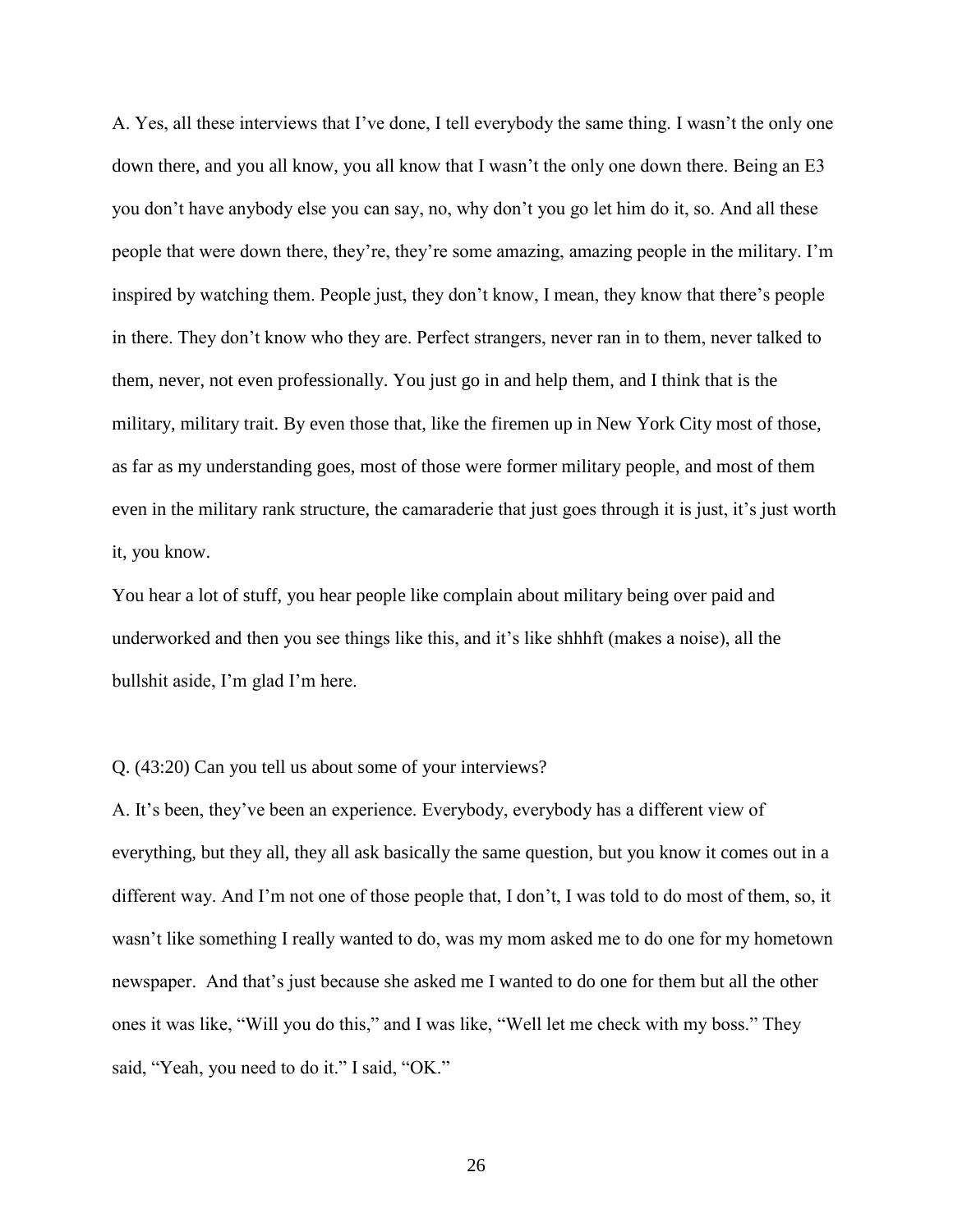And all the bad publicity that the military gets, you know, the press likes to focus on all the negative, but with something like myself, or Chief or CAPT that goes through, and they have a good story to tell, I'm glad that the press can actually recognize it, you know, and be put out there.

Q. (44:24) And do you think that's not what you get now?

A. I do, Sir. I've got a cousin that just enlisted. He just left for boot camp last Wednesday. Twenty-six years old and never though about the military and now he's going. He's just enlisted in the Navy, sir. I think it, I think it, and that's down in Texas. I know that it affected people down in Texas, but I'm sure the story got out here good too.

### Q. (44:46) What is his name?

A. Chris, I think it's Cortez. I'm not sure what his last name is. It got all the way down there. Good publicity, we need it every once in a while. We've got to have somebody doing it, our public affairs people might, you all work with the historical scene, people at CHINFO they just, those guys work all the time. I'm sure you all do too. They work all the time. To be able to sit back and have a good story, to be asked about. It's a good thing for them. I'm glad to.

Q. (45:30) I was going to say, it must make you feel good that you're able to be part of that. Getting the good message out.

A. Yes, sir. Yes, sir I worked for, in '79 when I first got to DC, and they were part of the people that wrote the programs for, you know, the incoming sailors and OPS programs and things like